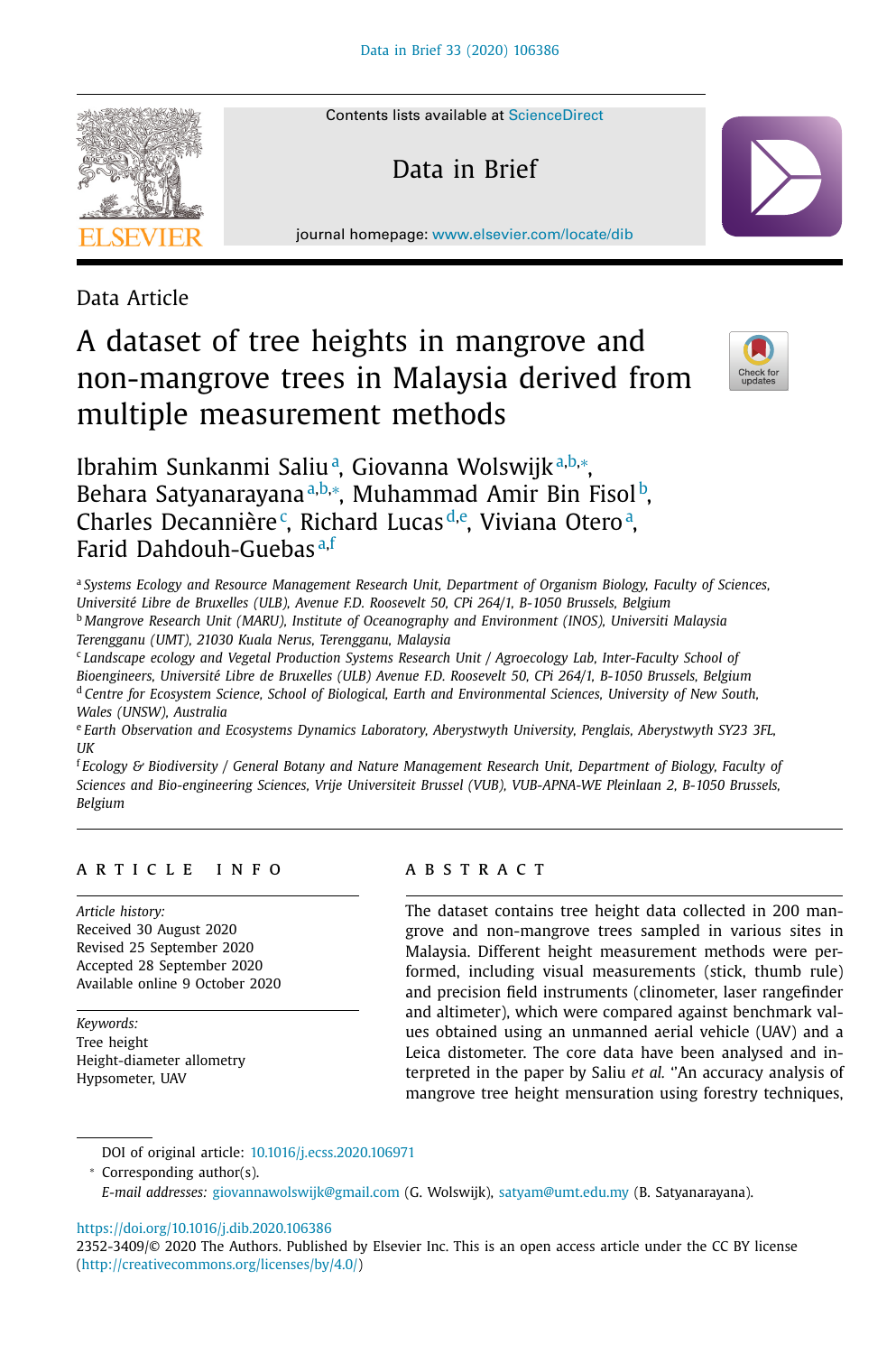hypsometers and UAVs " [1], in which the accuracy of each method for tree height measurement was discussed. © 2020 The Authors. Published by Elsevier Inc.

This is an open access article under the CC BY license [\(http://creativecommons.org/licenses/by/4.0/\)](http://creativecommons.org/licenses/by/4.0/)

## **Specifications Table**

| Subject                        | Forestry                                                                                                                                                                                                                                                                                                                                      |
|--------------------------------|-----------------------------------------------------------------------------------------------------------------------------------------------------------------------------------------------------------------------------------------------------------------------------------------------------------------------------------------------|
| Specific subject area          | Tree height measurements                                                                                                                                                                                                                                                                                                                      |
| Type of data                   | Table                                                                                                                                                                                                                                                                                                                                         |
| How data were acquired         | Thumb rule, Stick method, Suunto PM - 5/360 PC clinometer, Nikon 550<br>Forestry Pro Laser Rangefinder, Blume - Leiss BL 60 Altimeter, UAV (drone) DJI<br>Phantom 3, Leica distometer D2 Bluetooth (Leica Geosystems), GPSMAP 64s<br>global positioning system (GPS) (Garmin limited), diameter tape.                                         |
| Data format                    | Raw                                                                                                                                                                                                                                                                                                                                           |
| Parameters for data collection | Each tree height measurement was derived from various techniques, <i>i.e.</i> thumb<br>rule, stick method, Suunto clinometer, Nikon 550 Forestry Pro laser rangefinder<br>and Blume Leiss BL 60 altimeter. Control heights were obtained through an<br>Unmanned Aerial Vehicle (UAV - DJI Phantom 3 Professional) and Leica<br>distometer.    |
| Description of data collection | Individual trees were targeted to measure their height with different<br>equipment. Targeted trees were either vertically straight (with the top<br>vertically above the base) or with a slight lean (exhibiting not more than 5°<br>inclination from the perpendicular).                                                                     |
| Data source location           | Universiti Malaysia Terengganu (UMT) campus                                                                                                                                                                                                                                                                                                   |
|                                | Kuala Nerus, Terengganu, Malaysia                                                                                                                                                                                                                                                                                                             |
|                                | GPS coordinates: 05° 24.52' N; 103° 05.33' E                                                                                                                                                                                                                                                                                                  |
|                                | Matang Mangrove Forest Reserve                                                                                                                                                                                                                                                                                                                |
|                                | Kuala Sepetang, Perak, Malaysia                                                                                                                                                                                                                                                                                                               |
|                                | GPS coordinates: 04°15' - 05°01'N; 100°02' - 100°45'E                                                                                                                                                                                                                                                                                         |
|                                | Cafeteria near to the forest department Kuala Sepetang                                                                                                                                                                                                                                                                                        |
|                                | 04° 50.59' N: 100° 38.00' E                                                                                                                                                                                                                                                                                                                   |
|                                | Compartment 19A                                                                                                                                                                                                                                                                                                                               |
|                                | 04 50.98' N; 100 38.83' E                                                                                                                                                                                                                                                                                                                     |
| Data accessibility             | With the article                                                                                                                                                                                                                                                                                                                              |
| Related research article       | I.S. Saliu, B. Satyanarayana, M.A. Fisol, G. Wolswijk, C. Decannière, R. Lucas, V.<br>Otero, F. Dahdouh-Guebas (2020), An accuracy analysis of mangrove tree<br>height mensuration using forestry techniques, hypsometers and UAVs,<br>Estuarine, Coastal and Shelf Science 106971.<br>https://doi.org/10.1016/j.ecss.2020.106971 (In press). |
|                                |                                                                                                                                                                                                                                                                                                                                               |

#### **Value of the Data**

- Due to limited scientific investigations on this subject, the present data provides a valuable information on mangrove and non-mangrove tree height measurements obtained from different forest inventory techniques.
- The data can be used to develop tree height-diameter allometry in mangrove and nonmangrove species in Malaysia, which can be used for further forest inventory applications, considering the difficulty of tree height measurements in mangrove species.
- The present dataset comprises 200 tree height measurements considered to be beneficial to other tree height studies in Malaysia for statistical validation, accuracy assessment and forest biomass derivations.
- The outcomes of this study would be able to help the researchers elsewhere to acquire most reliable tree heights by selecting appropriate tools, along with less labour and time saving benefits.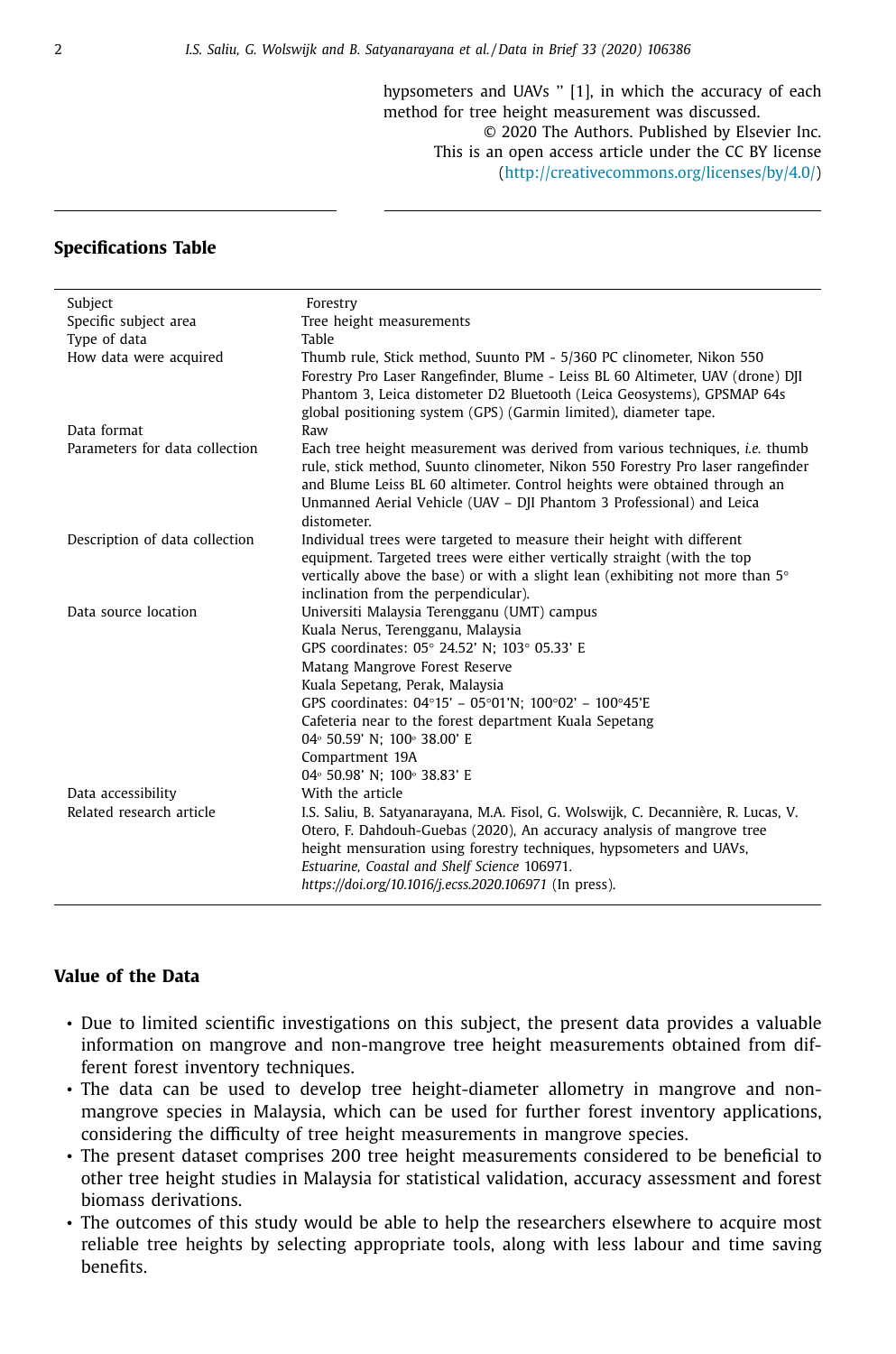#### **1. Data Description**

The data reported in [Table](#page-3-0) 1, that was analysed and discussed in the paper by Saliu *et al*. [\[1\]](#page-9-0) (173 out of 200 trees were used for the analysis due to some missing data), represents a description of the sampling locations where the individual tree height measurements were obtained through different forest inventory techniques *i.e.,* thumb rule, stick method, clinometer, laser rangefinder and altimeter. Control heights were obtained with the help of an Unmanned Aerial Vehicle (UAV – DJI Phantom 3 Professional) and a distometer. [Table](#page-3-0) 1 also reports the values of stem diameter  $(D_{130})$  and inclination angle of each individual tree. Altogether 200 trees were considered of which 146 represent non-mangrove trees on the Universiti Malaysia Terengganu (UMT) campus (State Terengganu) and the rest (54) mangrove trees at the Matang Mangrove Forest Reserve (MMFR) (State Perak) in Peninsular Malaysia. At the UMT, tree species chosen were *Archontophoenix alexandrae* (F. Muell.) H. Wendl. & Drude, *Millettia pinnata* (L.) Panigrahi, *Casuarina equisetifolia* L., *Terminalia ivorensis* A. Chev.*, Polyalthia longifolia* Sonn.*, Syzygium polyanthum* Wight*, Mangifera indica* L*. and Picea* spp*.* In the case of MMFR, the sampled trees near the cafeteria (Kuala Sepetang Forestry Department) included *Casuarina equisetifolia, Avicennia* spp*., Rhizophora* spp*.* and *Archontophoenix alexandrae*, whereas in the compartment no. 19A (managed mangrove stand) it was all *Rhizophora apiculata* Bl. or *R. mucronata* Lamk*.* It is also noteworthy that the trees being sampled in the UMT campus and at the MMFR cafeteria were largely isolated individuals, while in the compartment 19A the trees were located adjacent to a closed canopy.

#### **2. Experimental Design, Materials and Methods**

Tree height measurements in the UMT and MMFR sites were acquired through different forest inventory techniques *i.e.*, thumb rule, stick method, Suunto PM - 5/360 PC clinometer (Finland), Nikon 550 Forestry Pro laser rangefinder (Republic of Ireland) , and Blume Leiss BL 60 altimeter(Germany), along with an Unmanned Aerial vehicle (UAV – DJI Phantom 3 Professional, China) and a Leica Geosystems Distometer D2 Bluetooth (Switzerland), the latter considered as control measurements. All trees were randomly selected and marked (with permanent marker) for cross checking, if necessary.

For the thumb rule, the tree height was measured by stretching the arm out such that the top of the thumb aligned with the top of the tree and the base of the fist aligned with the base of the tree. While maintaining the same position, the observer rotated the thumb horizontally such that the base of the fist still aligned with the base of the tree. The tip of the thumb on the ground was marked and its distance from the base of the tree was measured as the tree height [\(Fig.](#page-7-0) 1A).

By following the stick method, the observer held a ruler while stretching out his arm and standing at a distance from the tree such that the top of the tree is aligned with the top of the ruler and the base of the tree is aligned with the hand holding the ruler [\(Fig.](#page-7-0) 1B). Once aligned, the distance from the hand grasping the base of the ruler to the observer's eye  $(=$  armlength), the distance from the hand to the top of the stick and, the distance from the observer to the base of the tree were all measured to estimate the tree height by following equation (Eq. 1) -

$$
Tree height = \frac{HS \times d}{AS} \tag{1}
$$

where, *HS* is the length of stick from observer hand to its tip, *d* is the distance between observer and tree, and *AS* is the armlength.

The clinometer was operated by looking at the top of the tree with one eye and at the degree scale inside the device (angle  $\alpha$  coinciding with tip of the tree) with the other eye simultaneously. The height of the observer's eye above the ground (*H2*) and the distance between the observer and the tree (*d*) were also recorded using a measuring tape. This method was carried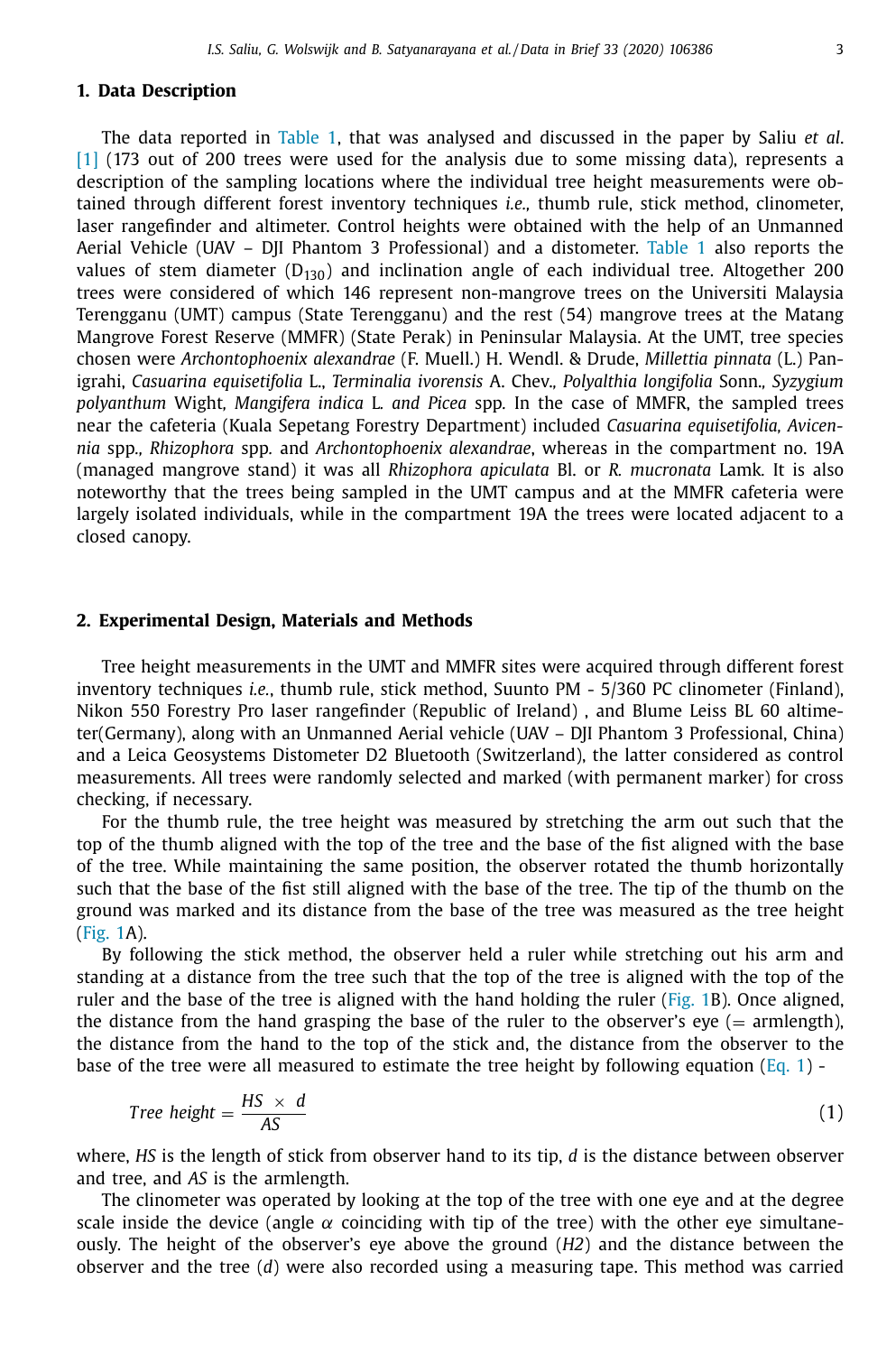#### <span id="page-3-0"></span>**Table 1**

Sampling locations for each individual tree and tree height measurements with different methods. UMT: Universiti Malaysia Terengganu campus, MMFR: Matang Mangrove Forest Reserve (with indication of exact location as Cafeteria or Compartment 19A); genus names: *A.: Archontophoenix, T.: Terminalia, P.: Polyalthia, Ml.: Millettia, S.: Syzygium, C.: Ca*suarina, *Mn.: Mangifera*; D<sub>130</sub>: diameter measure at 130 cm from the ground and along the stem; Incl.: inclination; tree height measurements methods: TR: thumb rule, SM: stick method, C: clinometer, LR: laser rangefinder, A: altimeter, UAV: Unmanned Aerial Vehicle, D: Leica distometer (control height); N.A.: Not available values (cases in which tree species was not identified or measurement of tree height in certain areas was not possible with certain methods, in the latter case these trees were not included in the analysis by Saliu *et al*. [\[1\]\)](#page-9-0).

|                    | Tree description |               |                |             |       | Tree height (m) |       |       |       |            |       |  |
|--------------------|------------------|---------------|----------------|-------------|-------|-----------------|-------|-------|-------|------------|-------|--|
| $\mathsf{N}^\circ$ | Location         | Species       | $D_{130}$ (cm) | Incl. $(°)$ | TR    | <b>SM</b>       | C     | LR    | Α     | <b>UAV</b> | D     |  |
| $\mathbf{1}$       | <b>UMT</b>       | N.A.          | 20.70          | 0.00        | 4.85  | 4.33            | 6.04  | 5.20  | 6.00  | 6.40       | 6.80  |  |
| $\overline{2}$     | <b>UMT</b>       | N.A.          | 18.20          | 3.00        | 5.80  | 6.46            | 6.76  | 6.20  | 6.50  | 7.00       | 7.60  |  |
| 3                  | <b>UMT</b>       | N.A.          | 16.50          | 0.00        | 4.30  | 4.58            | 4.52  | 4.00  | 4.30  | 4.80       | 4.80  |  |
| 4                  | <b>UMT</b>       | N.A.          | 16.50          | 0.00        | 6.31  | 6.32            | 5.76  | 5.60  | 5.80  | 6.70       | 6.50  |  |
| 5                  | <b>UMT</b>       | N.A.          | 16.60          | 0.00        | 5.49  | 6.47            | 6.04  | 5.40  | 5.90  | 6.10       | 6.20  |  |
| 6                  | <b>UMT</b>       | N.A.          | 19.30          | 1.00        | 6.53  | 6.40            | 7.06  | 6.80  | 7.30  | 7.90       | 7.70  |  |
| 7                  | <b>UMT</b>       | N.A.          | 16.80          | 3.00        | 4.50  | 6.03            | 5.90  | 5.80  | 5.90  | 5.90       | 6.90  |  |
| 8                  | <b>UMT</b>       | A. alexandrae | 28.30          | 0.00        | 9.07  | 10.31           | 9.58  | 8.60  | 8.60  | 9.70       | 10.00 |  |
| 9                  | <b>UMT</b>       | A. alexandrae | 25.90          | 0.00        | 7.32  | 8.57            | 7.81  | 7.40  | 7.10  | 7.60       | 8.00  |  |
| 10                 | <b>UMT</b>       | A. alexandrae | 23.80          | 0.00        | 5.30  | 6.79            | 5.90  | 5.40  | 5.40  | 5.50       | 5.60  |  |
| 11                 | <b>UMT</b>       | A. alexandrae | 28.80          | 0.00        | 6.10  | 6.72            | 6.19  | 6.00  | 6.10  | 5.50       | 5.60  |  |
| 12                 | <b>UMT</b>       | A. alexandrae | 26.60          | 0.00        | 9.60  | 12.44           | 9.91  | 9.40  | 9.50  | 10.00      | 9.70  |  |
| 13                 | <b>UMT</b>       | N.A.          | 30.90          | 0.00        | 9.10  | 9.77            | 9.41  | 8.20  | 8.50  | 8.70       | 9.60  |  |
| 14                 | <b>UMT</b>       | T. ivorensis  | 35.40          | 1.00        | 6.20  | 7.02            | 9.68  | 8.20  | 8.50  | 8.60       | 9.10  |  |
| 15                 | <b>UMT</b>       | T. ivorensis  | 26.00          | 4.00        | 3.90  | 3.97            | 6.62  | 6.40  | 7.10  | 7.00       | 7.40  |  |
| 16                 | <b>UMT</b>       | T. ivorensis  | 17.40          | 0.00        | 4.90  | 6.17            | 5.76  | 4.60  | 4.90  | 5.20       | 5.60  |  |
| 17                 | <b>UMT</b>       | T. ivorensis  | 16.50          | 2.00        | 9.03  | 4.46            | 6.47  | 5.40  | 5.80  | 5.90       | 5.80  |  |
| 18                 | <b>UMT</b>       | T. ivorensis  | 17.00          | 0.00        | 5.78  | 6.65            | 5.62  | 4.40  | 4.60  | 4.50       | 4.60  |  |
| 19                 | <b>UMT</b>       | T. ivorensis  | 14.90          | 2.00        | 4.12  | 4.17            | 7.36  | 6.00  | 6.60  | 5.90       | 6.10  |  |
| 20                 | <b>UMT</b>       | T. ivorensis  | 10.80          | 1.00        | 4.73  | 5.73            | 5.62  | 4.80  | 5.40  | 5.10       | 5.20  |  |
| 21                 | <b>UMT</b>       | N.A.          | 27.40          | 0.00        | 11.24 | 11.95           | 10.61 | 10.20 | 10.10 | 10.40      | 10.40 |  |
| 22                 | <b>UMT</b>       | N.A.          | 23.70          | 0.00        | 9.86  | 10.85           | 10.26 | 9.40  | 9.50  | 10.50      | 10.20 |  |
| 23                 | <b>UMT</b>       | P. longifolia | 23.40          | 0.00        | 9.10  | 10.92           | 10.61 | 9.80  | 10.00 | 10.40      | 10.20 |  |
| 24                 | <b>UMT</b>       | P. longifolia | 32.80          | 2.00        | 10.32 | 14.59           | 12.10 | 12.20 | 11.90 | 13.80      | 12.80 |  |
| 25                 | <b>UMT</b>       | P. longifolia | 23.50          | 0.00        | 8.21  | 11.26           | 9.91  | 9.80  | 9.70  | 12.50      | 10.50 |  |
| 26                 | <b>UMT</b>       | Ml. pinnata   | 27.60          | 3.00        | 6.77  | 9.63            | 9.74  | 7.60  | 9.00  | 8.50       | 8.70  |  |
| 27                 | <b>UMT</b>       | N.A.          | 21.80          | 3.00        | 7.26  | 8.98            | 10.09 | 8.40  | 8.70  | 8.80       | 9.00  |  |
| 28                 | <b>UMT</b>       | N.A.          | 17.70          | 4.00        | 6.56  | 8.85            | 9.58  | 8.20  | 8.50  | 9.10       | 9.60  |  |
| 29                 | <b>UMT</b>       | N.A.          | 25.40          | 2.00        | 6.86  | 9.60            | 9.74  | 7.80  | 8.50  | 8.40       | 8.90  |  |
| 30                 | <b>UMT</b>       | N.A.          | 32.60          | 3.00        | 6.84  | 9.73            | 9.91  | 7.00  | 9.50  | 5.20       | 6.40  |  |
| 31                 | <b>UMT</b>       | N.A.          | 18.30          | 2.00        | 6.91  | 11.63           | 12.10 | 9.00  | 11.30 | 9.50       | 10.60 |  |
| 32                 | <b>UMT</b>       | N.A.          | 32.50          | 5.00        | 7.27  | 10.49           | 10.09 | 8.80  | 9.80  | 9.20       | 9.30  |  |
| 33                 | <b>UMT</b>       | N.A.          | 24.90          | 2.00        | 6.42  | 9.39            | 9.58  | 8.00  | 9.20  | 8.90       | 8.50  |  |
| 34                 | <b>UMT</b>       | N.A.          | 22.80          | 1.00        | 6.25  | 8.75            | 8.44  | 7.20  | 8.10  | 7.30       | 7.90  |  |
| 35                 | <b>UMT</b>       | N.A.          | 25.90          | 3.00        | 6.85  | 10.62           | 10.44 | 8.20  | 10.10 | 8.50       | 9.10  |  |
| 36                 | <b>UMT</b>       | A. alexandrae | 18.20          | 0.00        | 9.72  | 11.97           | 11.64 | 10.80 | 10.80 | 11.30      | 11.50 |  |
| 37                 | <b>UMT</b>       | A. alexandrae | 20.00          | 0.00        | 8.95  | 12.14           | 10.26 | 10.40 | 10.00 | 10.40      | 10.40 |  |
| 38                 | <b>UMT</b>       | A. alexandrae | 19.00          | 0.00        | 9.35  | 11.80           | 9.64  | 9.80  | 9.80  | 10.90      | 10.40 |  |
| 39                 | <b>UMT</b>       | A. alexandrae | 19.80          | 2.00        | 9.37  | 12.00           | 11.06 | 10.60 | 10.40 | 10.80      | 11.00 |  |
| 40                 | <b>UMT</b>       | N.A.          | 30.70          | 3.00        | 7.10  | 10.12           | 9.08  | 8.40  | 8.90  | 8.40       | 8.60  |  |
| 41                 | <b>UMT</b>       | N.A.          | 18.40          | 3.00        | 5.17  | 7.14            | 6.33  | 6.00  | 6.10  | 5.80       | 6.00  |  |
| 42                 | <b>UMT</b>       | N.A.          | 34.70          | 0.00        | 5.14  | 6.40            | 5.62  | 5.80  | 5.80  | 7.30       | 6.20  |  |
| 43                 | <b>UMT</b>       | N.A.          | 26.80          | 2.00        | 6.70  | 9.14            | 8.12  | 8.00  | 8.40  | 8.30       | 8.30  |  |
| 44                 | <b>UMT</b>       | N.A.          | 30.40          | 2.00        | 10.96 | 15.82           | 13.32 | 12.60 | 12.40 | 12.70      | 12.80 |  |
| 45                 | <b>UMT</b>       | N.A.          | 39.80          | 1.00        | 11.80 | 16.78           | 9.08  | 7.40  | 8.60  | 9.30       | 9.10  |  |
| 46                 | <b>UMT</b>       | N.A.          | 43.30          | 1.00        | 7.10  | 8.44            | 15.60 | 11.90 | 14.30 | 11.40      | 11.70 |  |
| 47                 | <b>UMT</b>       | N.A.          | 42.50          | 2.00        | 11.65 | 17.07           | 15.35 | 13.80 | 14.50 | 14.10      | 14.60 |  |
| 48                 | <b>UMT</b>       | N.A.          | 42.80          | 2.00        | 12.61 | 16.92           | 18.68 | 15.00 | 16.80 | 15.00      | 15.40 |  |
| 49                 | <b>UMT</b>       | N.A.          | 46.00          | 4.00        | 13.95 | 18.97           | 15.83 | 13.40 | 14.80 | 13.80      | 14.20 |  |
| 50                 | <b>UMT</b>       | N.A.          | 41.60          | 0.00        | 5.39  | 10.03           | 7.81  | 7.40  | 8.70  | 10.20      | 10.70 |  |
| 51                 | <b>UMT</b>       | N.A.          | 40.30          | 0.00        | 9.40  | 9.80            | 8.92  | 8.80  | 9.00  | 9.00       | 9.50  |  |
| 52                 | <b>UMT</b>       | N.A.          | 45.70          | 4.00        | 9.50  | 10.18           | 10.61 | 9.80  | 10.00 | 10.70      | 10.90 |  |

(*continued on next page*)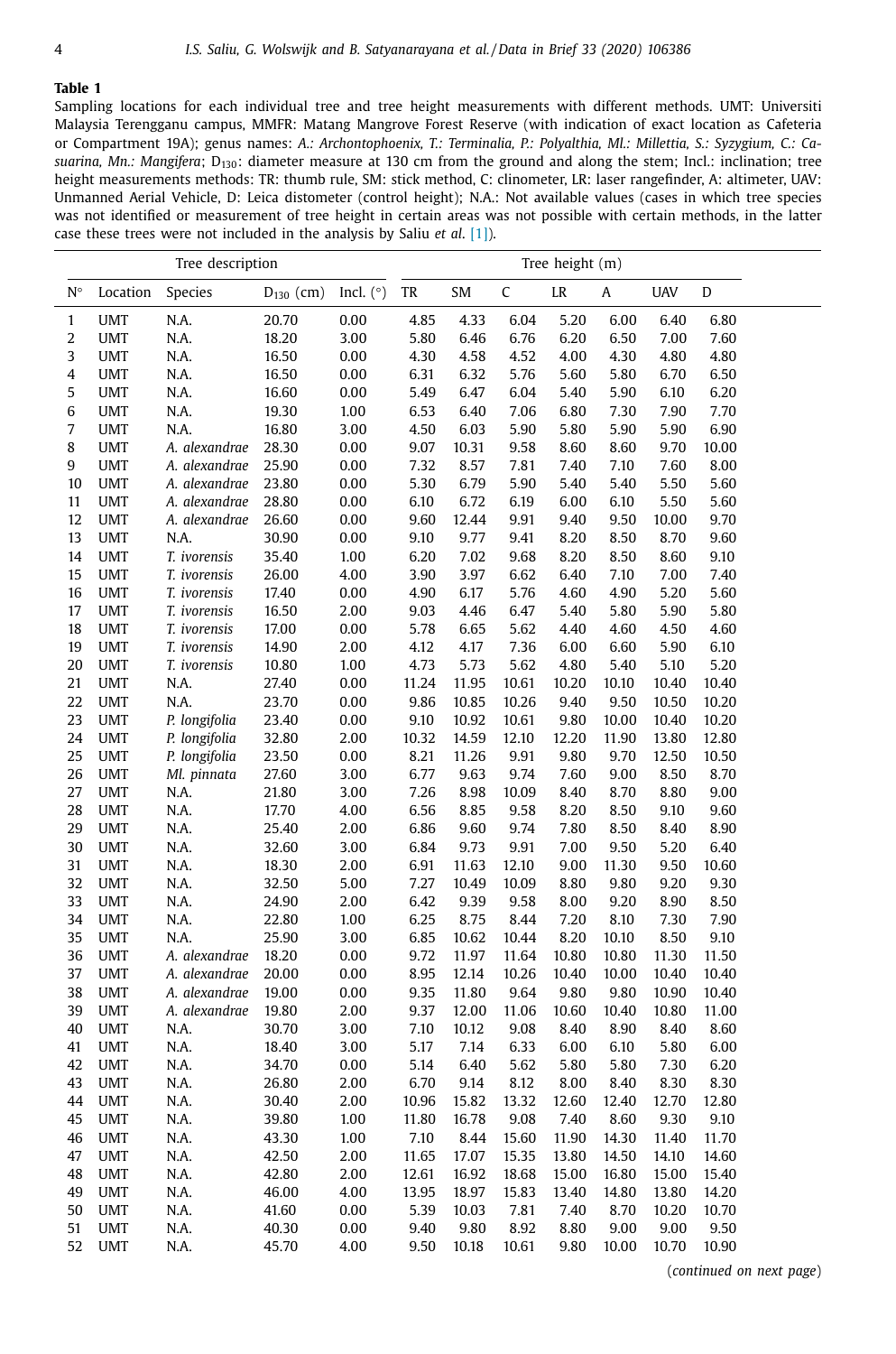**Table 1** (*continued*)

|             | Tree description         |                               |                          |              |                | Tree height (m) |                |                |                |                |                |  |
|-------------|--------------------------|-------------------------------|--------------------------|--------------|----------------|-----------------|----------------|----------------|----------------|----------------|----------------|--|
| $N^{\circ}$ | Location                 | Species                       | $D_{130}$ (cm) Incl. (°) |              | TR             | SM              | C              | LR             | A              | <b>UAV</b>     | D              |  |
| 53          | <b>UMT</b>               | N.A.                          | 44.10                    | 3.00         | 12.36          | 17.67           | 14.10          | 14.40          | 10.90          | 13.90          | 14.20          |  |
| 54          | <b>UMT</b>               | N.A.                          | 45.80                    | 2.00         | 8.46           | 9.69            | 10.26          | 9.40           | 9.90           | 9.90           | 10.30          |  |
| 55          | <b>UMT</b>               | N.A.                          | 36.60                    | 0.00         | 6.78           | 9.13            | 8.75           | 9.80           | 8.60           | 9.70           | 10.20          |  |
| 56          | <b>UMT</b>               | N.A.                          | 31.80                    | 3.00         | 7.74           | 9.68            | 8.75           | 8.80           | 8.70           | 9.30           | 9.80           |  |
| 57          | <b>UMT</b>               | N.A.                          | 43.70                    | 4.00         | 6.93           | 8.88            | 10.79          | 10.40          | 10.70          | 10.20          | 10.80          |  |
| 58          | <b>UMT</b>               | N.A.                          | 34.40                    | 1.00         | 9.05           | 11.05           | 9.58           | 9.20           | 9.70           | 9.90           | 10.40          |  |
| 59          | <b>UMT</b>               | N.A.                          | 46.50                    | 3.00         | 9.88           | 11.35           | 10.26          | 10.30          | 10.30          | 10.80          | 11.60          |  |
| 60<br>61    | <b>UMT</b><br><b>UMT</b> | N.A.<br>N.A.                  | 49.10<br>44.70           | 0.00<br>0.00 | 15.10<br>13.46 | 21.20<br>22.56  | 17.55<br>18.92 | 17.00<br>17.90 | 17.70<br>18.30 | 18.90<br>19.60 | 19.10<br>19.60 |  |
| 62          | <b>UMT</b>               | N.A.                          | 35.30                    | 1.00         | 11.70          | 21.03           | 16.56          | 16.00          | 16.90          | 17.50          | 17.20          |  |
| 63          | <b>UMT</b>               | N.A.                          | 56.80                    | 2.00         | 10.64          | 15.16           | 12.82          | 12.00          | 12.00          | 11.70          | 12.30          |  |
| 64          | <b>UMT</b>               | N.A.                          | 52.20                    | 0.00         | 10.40          | 15.10           | 13.12          | 13.20          | 13.10          | 12.10          | 12.60          |  |
| 65          | <b>UMT</b>               | N.A.                          | 50.10                    | 1.00         | 12.20          | 21.61           | 15.59          | 16.00          | 16.10          | 15.00          | 15.90          |  |
| 66          | <b>UMT</b>               | N.A.                          | 36.70                    | 0.00         | 12.59          | 19.31           | 16.56          | 16.20          | 16.90          | 16.70          | 17.20          |  |
| 67          | <b>UMT</b>               | N.A.                          | 42.20                    | 1.00         | 12.75          | 15.51           | 13.42          | 13.60          | 13.90          | 13.00          | 13.80          |  |
| 68          | <b>UMT</b>               | N.A.                          | 43.80                    | 1.00         | 7.72           | 11.33           | 10.50          | 9.60           | 10.00          | 9.80           | 10.20          |  |
| 69          | <b>UMT</b>               | N.A.                          | 44.00                    | 0.00         | 10.76          | 20.06           | 16.56          | 16.00          | 16.60          | 15.80          | 16.30          |  |
| 70          | <b>UMT</b>               | N.A.                          | 48.60                    | 0.00         | 12.34          | 18.26           | 14.64          | 14.00          | 14.40          | 13.90          | 14.30          |  |
| 71          | <b>UMT</b>               | N.A.                          | 45.00                    | 3.00         | 12.29          | 18.69           | 16.23          | 16.20          | 16.50          | 16.20          | 17.00          |  |
| 72          | <b>UMT</b>               | N.A.                          | 54.00                    | 1.00         | 11.32          | 17.77           | 15.59          | 14.70          | 15.10          | 14.50          | 14.80          |  |
| 73          | <b>UMT</b>               | N.A.                          | 28.40                    | 2.00         | 6.04           | 5.78            | 8.12           | 7.20           | 8.30           | 7.20           | 7.50           |  |
| 74          | <b>UMT</b>               | N.A.                          | 28.70                    | 1.00         | 8.15           | 8.46            | 6.76           | 6.40           | 6.80           | 7.50           | 7.50           |  |
| 75          | <b>UMT</b>               | N.A.                          | 19.80                    | 3.00         | 7.94<br>7.02   | 6.22            | 6.76           | 6.20           | 6.40           | 5.90           | 5.90           |  |
| 76<br>77    | <b>UMT</b><br><b>UMT</b> | N.A.<br>N.A.                  | 27.10<br>26.30           | 0.00<br>2.00 | 9.21           | 6.20<br>10.82   | 10.09<br>8.12  | 8.80<br>7.20   | 9.70<br>7.70   | 8.90<br>7.30   | 9.00<br>7.20   |  |
| 78          | <b>UMT</b>               | N.A.                          | 19.00                    | 0.00         | 8.60           | 7.99            | 7.81           | 6.80           | 7.70           | 7.40           | 7.10           |  |
| 79          | <b>UMT</b>               | N.A.                          | 25.00                    | 3.00         | 11.32          | 6.99            | 12.70          | 10.20          | 12.40          | 10.20          | 10.40          |  |
| 80          | <b>UMT</b>               | N.A.                          | 21.10                    | 1.00         | 6.66           | 8.16            | 8.12           | 6.60           | 7.10           | 7.70           | 7.70           |  |
| 81          | <b>UMT</b>               | N.A.                          | 19.20                    | 1.00         | 8.47           | 18.16           | 9.24           | 8.60           | 8.60           | 9.60           | 9.70           |  |
| 82          | <b>UMT</b>               | N.A.                          | 24.40                    | 0.00         | 7.86           | 10.37           | 8.44           | 7.60           | 8.10           | 7.80           | 8.10           |  |
| 83          | <b>UMT</b>               | N.A.                          | 18.60                    | 0.00         | 6.38           | 9.07            | 7.36           | 6.80           | 7.10           | 6.30           | 6.80           |  |
| 84          | <b>UMT</b>               | N.A.                          | 25.50                    | 0.00         | 9.15           | 10.60           | 9.41           | 7.60           | 9.00           | 8.00           | 8.20           |  |
| 85          | <b>UMT</b>               | N.A.                          | 20.20                    | 1.00         | 8.47           | 10.41           | 8.28           | 7.00           | 8.10           | 7.10           | 7.60           |  |
| 86          | <b>UMT</b>               | N.A.                          | 14.20                    | 0.00         | 7.61           | 10.14           | 7.97           | 6.80           | 8.00           | 7.20           | 7.30           |  |
| 87          | <b>UMT</b>               | N.A.                          | 19.00                    | 1.00         | 8.83           | 9.59            | 9.08           | 8.60           | 9.10           | 8.10           | 8.70           |  |
| 88          | <b>UMT</b>               | N.A.                          | 18.10                    | 1.00         | 7.63           | 9.47            | 8.28           | 7.60           | 8.10           | 8.40           | 8.50           |  |
| 89          | <b>UMT</b>               | N.A.                          | 33.20                    | 0.00         | 7.28           | 9.19            | 7.81           | 7.80           | 7.80           | 7.40           | 7.70           |  |
| 90          | <b>UMT</b>               | N.A.                          | 39.10                    | 0.00         | 7.32<br>11.60  | 8.34            | 7.21<br>11.53  | 7.40<br>12.80  | 7.20           | 7.40<br>12.90  | 7.30           |  |
| 91<br>92    | <b>UMT</b><br><b>UMT</b> | N.A.<br>N.A.                  | 28.00<br>42.40           | 0.00<br>0.00 | 9.52           | 14.66<br>10.43  | 8.92           | 9.40           | 11.70<br>9.00  | 9.60           | 13.20<br>9.90  |  |
| 93          | <b>UMT</b>               | N.A.                          | 47.30                    | 0.00         | 8.00           | 12.90           | 12.69          | 12.60          | 12.40          | 13.00          | 13.20          |  |
| 94          | <b>UMT</b>               | N.A.                          | 21.70                    | 0.00         | 12.15          | 13.24           | 12.46          | 12.70          | 12.10          | 13.00          | 13.30          |  |
| 95          | <b>UMT</b>               | N.A.                          | 48.10                    | 1.00         | 11.05          | 13.58           | 12.46          | 11.20          | 11.80          | 12.30          | 12.40          |  |
| 96          | <b>UMT</b>               | N.A.                          | 37.20                    | 1.00         | 16.20          | 17.90           | 17.23          | 15.60          | 16.50          | 16.30          | 16.50          |  |
| 97          | <b>UMT</b>               | N.A.                          | 39.50                    | 0.00         | 20.30          | 14.37           | 14.64          | 11.30          | 12.90          | 13.90          | 14.20          |  |
| 98          | <b>UMT</b>               | N.A.                          | 34.10                    | 0.00         | 20.10          | 14.79           | 14.64          | 13.40          | 13.10          | 13.00          | 13.30          |  |
| 99          | <b>UMT</b>               | N.A.                          | 23.20                    | 0.00         | 10.09          | 10.79           | 10.77          | 10.30          | 10.00          | 10.60          | 10.80          |  |
| 100         | <b>UMT</b>               | N.A.                          | 23.60                    | 0.00         | 8.28           | 9.34            | 9.64           | 8.40           | 8.00           | 8.60           | 9.00           |  |
| 101         | UMT                      | N.A.                          | 25.30                    | 0.00         | 9.60           | 12.14           |                | 11.93 11.60    | 11.20          |                | 11.10 11.30    |  |
| 102         | <b>UMT</b>               | A. alexandrae                 | 23.90                    | 0.00         | 4.75           | 5.29            | 5.62           | 5.20           | 5.20           | 5.20           | 5.30           |  |
| 103         | <b>UMT</b>               | A. alexandrae                 | 28.90                    | 0.00         | 6.32           | 6.32            | 6.33           | 5.80           | 5.60           | 6.70           | 6.70           |  |
| 104         | <b>UMT</b>               | A. alexandrae                 | 33.40                    | 0.00         | 9.20           | 9.06            | 8.12           | 7.80           | 7.80           | 7.90           | 8.20           |  |
| 105<br>106  | <b>UMT</b><br><b>UMT</b> | T. ivorensis<br>A. alexandrae | 34.10                    | 0.00<br>0.00 | 6.28           | 7.87            | 6.96<br>7.91   | 6.50<br>7.20   | 6.50<br>7.00   | 7.40<br>7.80   | 7.60<br>7.60   |  |
| 107         | <b>UMT</b>               | A. alexandrae                 | 31.70<br>32.50           | 0.00         | 6.78<br>6.43   | 8.83<br>8.64    | 7.98           | 8.00           | 7.10           | 8.70           | 8.80           |  |
| 108         | <b>UMT</b>               | N.A.                          | 51.80                    | 1.00         | 20.75          | 18.64           | 22.61          | 23.20          | 22.00          | 22.00          | 22.70          |  |
| 109         | <b>UMT</b>               | N.A.                          | 25.50                    | 0.00         | 24.30          | 26.43           | 21.84          | 20.40          | 21.10          | 21.80          | 23.00          |  |
| 110         | <b>UMT</b>               | N.A.                          | 52.70                    | 4.00         | 15.95          | 21.01           | 18.23          | 17.60          | 17.90          | 18.10          | 18.10          |  |
| 111         | <b>UMT</b>               | S. polyanthum                 | 18.20                    | 0.00         | 4.20           | 5.50            | 4.93           | 4.60           | 4.50           | 5.50           | 5.70           |  |

(*continued on next page*)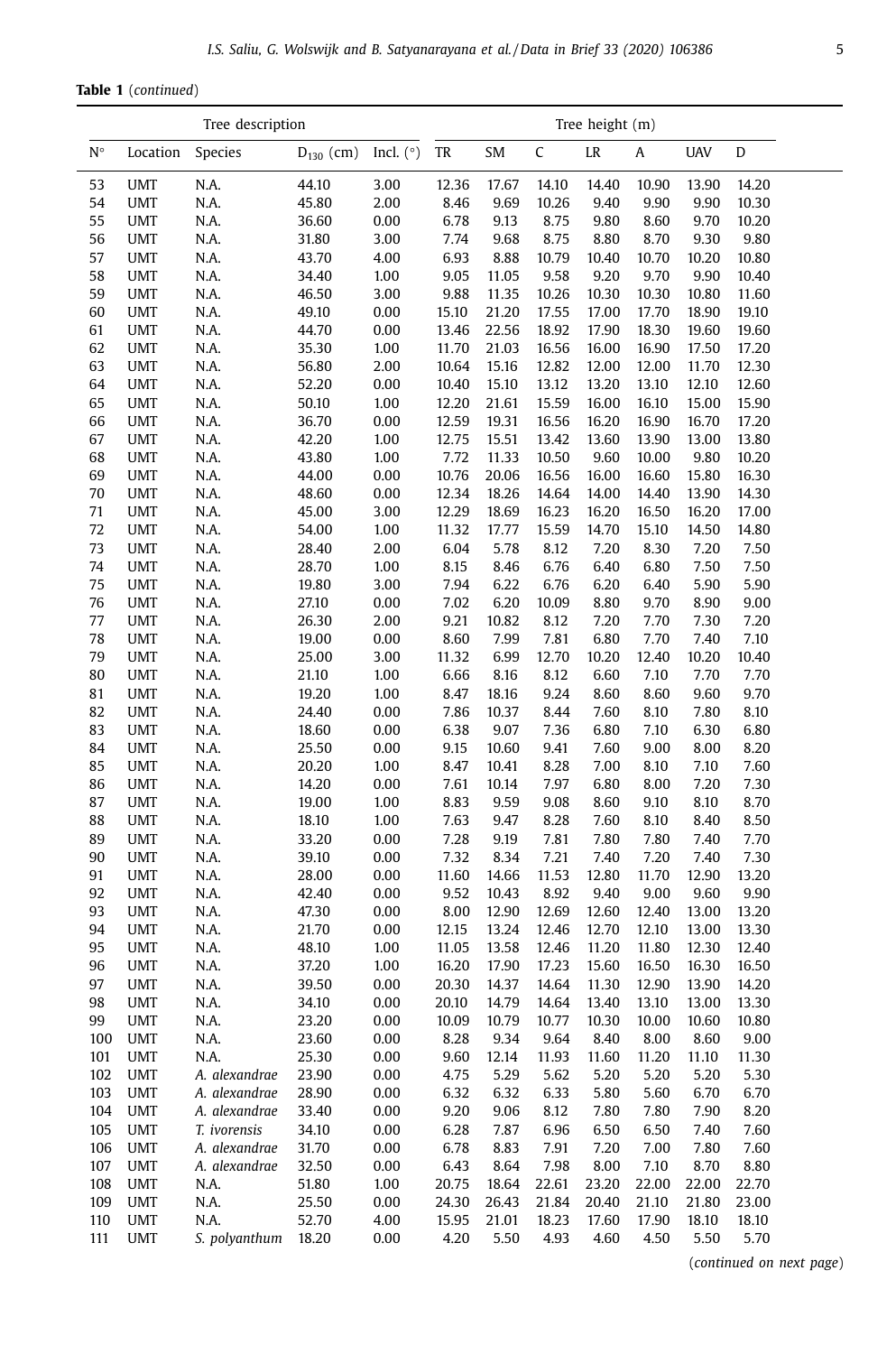**Table 1** (*continued*)

| C<br>$N^{\circ}$<br>Species<br>Incl. $(°)$<br>TR<br>SM<br>LR<br>Α<br><b>UAV</b><br>D<br>Location<br>$D_{130}$ (cm)<br>5.00<br>5.20<br>4.90<br>4.90<br>5.60<br>112<br><b>UMT</b><br>A. alexandrae<br>18.30<br>0.00<br>5.76<br>5.70<br>113<br>17.90<br>0.00<br>4.91<br>5.40<br>4.93<br>4.90<br>5.00<br>5.50<br>5.60<br><b>UMT</b><br>A. alexandrae<br>114<br><b>UMT</b><br>A. alexandrae<br>5.92<br>5.34<br>5.20<br>5.30<br>5.80<br>5.90<br>20.20<br>0.00<br>5.20<br>115<br>4.95<br>4.79<br>4.40<br>4.30<br>5.50<br>5.40<br><b>UMT</b><br>A. alexandrae<br>20.60<br>2.00<br>4.95<br>11.90<br>116<br><b>UMT</b><br>A. alexandrae<br>24.90<br>1.00<br>9.10<br>11.66<br>9.28<br>9.60<br>9.40<br>11.50<br>117<br>4.50<br><b>UMT</b><br>A. alexandrae<br>18.10<br>0.00<br>4.44<br>4.50<br>4.20<br>4.40<br>4.45<br>4.45<br>6.90<br>118<br><b>UMT</b><br>A. alexandrae<br>44.90<br>1.00<br>7.84<br>8.18<br>7.06<br>7.00<br>7.80<br>7.60<br>6.50<br>6.60<br>6.90<br>119<br><b>UMT</b><br>Picea spp.<br>20.40<br>0.00<br>6.53<br>6.70<br>6.47<br>6.20<br>120<br>A. alexandrae<br>16.50<br>4.91<br>5.44<br>5.20<br>4.80<br>4.90<br>5.10<br>5.40<br><b>UMT</b><br>0.00<br>121<br>7.94<br>9.92<br>9.50<br>9.70<br><b>UMT</b><br>Ml. pinnata<br>47.70<br>1.00<br>10.42<br>9.60<br>10.00<br>122<br>9.87<br>12.15<br>11.93<br>10.80<br>11.30<br>7.80<br>8.20<br><b>UMT</b><br>Mn. indica<br>39.50<br>1.00<br>123<br>9.33<br>9.70<br>9.20<br>10.70<br><b>UMT</b><br>Ml. pinnata<br>25.50<br>5.00<br>14.47<br>10.49<br>10.40<br>124<br>20.02<br>28.24<br>20.30<br>24.10<br><b>UMT</b><br>Ml. pinnata<br>58.60<br>1.00<br>21.98<br>20.60<br>24.60<br>9.00<br>7.33<br>7.80<br>125<br><b>UMT</b><br>C. equisetifolia<br>23.20<br>1.00<br>8.14<br>7.60<br>7.10<br>8.00<br>126<br>4.80<br>4.52<br>4.40<br>4.30<br>5.00<br>5.10<br><b>UMT</b><br>N.A.<br>11.50<br>0.00<br>5.13<br>127<br>N.A.<br>7.79<br>10.42<br>8.59<br>9.00<br>8.50<br>9.20<br>9.40<br><b>UMT</b><br>21.30<br>0.00<br>128<br>A. alexandrae<br>9.77<br>11.90<br><b>UMT</b><br>24.80<br>0.00<br>11.48<br>10.93<br>11.40<br>11.00<br>12.20<br>129<br><b>UMT</b><br>36.00<br>7.52<br>7.68<br>7.52<br>7.30<br>7.40<br>7.80<br>A. alexandrae<br>0.00<br>7.40<br>130<br><b>UMT</b><br>17.20<br>8.95<br>9.58<br>9.20<br>9.00<br>8.20<br>8.80<br>A. alexandrae<br>0.00<br>10.25<br>131<br>12.21<br>10.90<br><b>UMT</b><br>A. alexandrae<br>27.10<br>0.00<br>8.62<br>10.71<br>11.00<br>10.50<br>11.20<br>8.20<br>8.00<br>8.00<br>8.20<br>132<br><b>UMT</b><br>A. alexandrae<br>21.60<br>0.00<br>7.50<br>9.45<br>8.88<br>133<br>12.28<br>14.38<br>12.20<br><b>UMT</b><br>A. alexandrae<br>33.70<br>0.00<br>12.23<br>11.80<br>11.40<br>12.00<br>134<br>25.80<br>14.80<br>15.21<br>12.23<br>12.00<br><b>UMT</b><br>A. alexandrae<br>0.00<br>12.40<br>13.10<br>13.20<br>135<br>9.00<br>10.74<br>10.00<br>9.70<br>11.50<br><b>UMT</b><br>A. alexandrae<br>41.40<br>0.00<br>10.09<br>11.60<br>136<br>25.80<br>8.31<br>7.76<br>7.06<br>6.90<br>7.30<br>7.50<br><b>UMT</b><br>A. alexandrae<br>0.00<br>6.80<br>137<br>10.09<br>9.80<br>9.70<br><b>UMT</b><br>A. alexandrae<br>22.90<br>0.00<br>10.26<br>9.38<br>10.10<br>9.60<br>138<br>15.20<br>14.90<br>15.30<br><b>UMT</b><br>A. alexandrae<br>26.70<br>0.00<br>13.62<br>17.77<br>14.96<br>15.10<br>139<br><b>UMT</b><br>A. alexandrae<br>32.50<br>0.00<br>13.79<br>17.71<br>15.27<br>14.90<br>14.50<br>14.60<br>14.90<br>140<br>25.50<br>7.51<br>8.04<br>7.97<br>7.70<br><b>UMT</b><br>A. alexandrae<br>0.00<br>8.00<br>7.60<br>7.20<br>141<br>32.10<br>11.50<br>12.92<br>11.57<br>12.20<br>10.20<br>10.50<br><b>UMT</b><br>A. alexandrae<br>0.00<br>11.00<br>142<br>12.38<br><b>UMT</b><br>A. alexandrae<br>22.90<br>0.00<br>10.39<br>10.71<br>11.40<br>10.60<br>10.20<br>10.30<br>143<br>31.20<br>8.03<br>12.69<br>11.80<br>12.20<br><b>UMT</b><br>A. alexandrae<br>0.00<br>10.93<br>11.00<br>10.00<br>144<br><b>UMT</b><br>34.70<br>0.00<br>10.78<br>12.53<br>A. alexandrae<br>12.69<br>11.60<br>11.00<br>12.10<br>13.90<br>145<br><b>UMT</b><br>A. alexandrae<br>29.60<br>0.00<br>15.46<br>18.26<br>15.09<br>15.40<br>14.70<br>13.30<br>14.70<br>5.00<br>5.48<br>5.60<br>5.60<br>5.60<br>146<br><b>UMT</b><br>A. alexandrae<br>13.70<br>0.00<br>6.77<br>5.70<br>147<br>45.50<br>25.11<br>29.61<br>25.40<br>23.70<br>23.70<br><b>MMFR Cafeteria</b><br>C. equisetifolia<br>5.00<br>33.00<br>27.60<br>148<br>16.09<br>18.69<br>16.23<br>15.80<br>16.30<br>15.70<br>15.60<br><b>MMFR Cafeteria</b><br>C. equisetifolia<br>27.10<br>5.00<br>149<br>14.50<br>18.35<br>15.90<br>16.00<br><b>MMFR Cafeteria</b><br>C. equisetifolia<br>3.00<br>17.40<br>16.56<br>16.80<br>16.90<br>150<br>20.90<br>18.58<br>17.90<br><b>MMFR Cafeteria</b><br>Avicennia spp.<br>24.60<br>0.00<br>21.00<br>18.00<br>18.60<br>18.50<br>151<br>8.28<br>7.59<br>7.71<br>7.20<br>7.70<br>7.20<br><b>MMFR Cafeteria</b><br>Rhizophora spp.<br>12.20<br>0.00<br>7.40<br>152<br>14.04<br>16.60<br>16.00<br>14.40<br><b>MMFR Cafeteria</b><br>N.A.<br>17.40<br>0.00<br>14.40<br>14.60<br>14.60<br>8.36<br>153<br><b>MMFR Cafeteria</b><br>N.A.<br>26.80<br>4.00<br>9.26<br>8.80<br>8.40<br>8.50<br>8.20<br>8.50<br>154<br>31.90<br>12.00<br>14.28<br>10.50<br>10.90<br><b>MMFR Cafeteria</b><br>N.A.<br>0.00<br>12.82<br>11.90<br>11.10<br>155<br>N.A.<br>8.72<br>10.38<br>9.92<br>9.20<br>9.50<br>9.00<br>9.10<br><b>MMFR Cafeteria</b><br>23.40<br>3.00<br>156<br>A. alexandrae<br>11.00<br>11.57<br>11.94<br>11.40<br>11.20<br>11.00<br>11.30<br><b>MMFR Cafeteria</b><br>22.90<br>0.00<br>157<br>N.A.<br>7.55<br>10.14<br>7.80<br>7.70<br><b>MMFR Cafeteria</b><br>18.50<br>2.00<br>9.58<br>7.40<br>9.10<br>158<br>6.94<br>8.47<br>8.59<br>7.40<br>8.10<br>8.20<br>8.00<br><b>MMFR Cafeteria</b><br>N.A.<br>19.50<br>2.00<br>159<br>7.24<br>8.00<br>7.90<br>MMFR Cafeteria<br>N.A.<br>19.50<br>1.00<br>7.56<br>8.12<br>8.10<br>8.10<br>5.98<br>6.50<br>160<br>MMFR Cafeteria<br>N.A.<br>26.80<br>2.00<br>6.63<br>6.76<br>6.30<br>6.50<br>6.60<br>6.30<br>161<br>MMFR Cafeteria<br>N.A.<br>15.60<br>0.00<br>5.33<br>6.95<br>6.76<br>6.00<br>6.60<br>6.20<br>162<br><b>MMFR</b> Cafeteria<br>N.A.<br>12.20<br>0.00<br>12.80<br>12.80<br>12.01<br>12.40<br>12.00<br>12.30<br>12.40<br>163<br>MMFR Cafeteria<br>N.A.<br>16.40<br>4.00<br>10.40<br>10.22<br>10.09<br>9.40<br>10.20<br>10.10<br>9.80<br>164<br>C. equisetifolia<br>7.59<br>8.91<br>9.00<br>8.70<br>9.20<br>9.10<br>MMFR Cafeteria<br>19.30<br>2.00<br>8.92<br>165<br>C. equisetifolia<br>3.00<br>10.70<br><b>MMFR Cafeteria</b><br>36.40<br>13.40<br>10.77<br>10.77<br>10.90<br>14.00<br>13.50<br>C. equisetifolia<br>23.10<br>16.00<br>14.74<br>166<br>MMFR Cafeteria<br>0.00<br>15.59<br>16.20<br>15.40<br>16.80<br>16.50<br><b>MMFR</b> Cafeteria<br>C. equisetifolia<br>167<br>19.50<br>3.00<br>17.40<br>15.90<br>17.55<br>18.40<br>17.80<br>19.50<br>19.10<br>168<br><b>MMFR</b> Cafeteria<br>Rhizophora spp.<br>26.70<br>14.00<br>16.50<br>0.00<br>14.33<br>12.60<br>13.30<br>15.60<br>14.10<br>169<br><b>MMFR Cafeteria</b><br>Rhizophora spp.<br>19.30<br>20.59<br>17.22<br>14.60<br>16.20<br>15.80<br>2.00<br>15.80<br>16.10 | Tree description |  |  |  |  | Tree height (m) |  |  |  |  |  |  |
|-----------------------------------------------------------------------------------------------------------------------------------------------------------------------------------------------------------------------------------------------------------------------------------------------------------------------------------------------------------------------------------------------------------------------------------------------------------------------------------------------------------------------------------------------------------------------------------------------------------------------------------------------------------------------------------------------------------------------------------------------------------------------------------------------------------------------------------------------------------------------------------------------------------------------------------------------------------------------------------------------------------------------------------------------------------------------------------------------------------------------------------------------------------------------------------------------------------------------------------------------------------------------------------------------------------------------------------------------------------------------------------------------------------------------------------------------------------------------------------------------------------------------------------------------------------------------------------------------------------------------------------------------------------------------------------------------------------------------------------------------------------------------------------------------------------------------------------------------------------------------------------------------------------------------------------------------------------------------------------------------------------------------------------------------------------------------------------------------------------------------------------------------------------------------------------------------------------------------------------------------------------------------------------------------------------------------------------------------------------------------------------------------------------------------------------------------------------------------------------------------------------------------------------------------------------------------------------------------------------------------------------------------------------------------------------------------------------------------------------------------------------------------------------------------------------------------------------------------------------------------------------------------------------------------------------------------------------------------------------------------------------------------------------------------------------------------------------------------------------------------------------------------------------------------------------------------------------------------------------------------------------------------------------------------------------------------------------------------------------------------------------------------------------------------------------------------------------------------------------------------------------------------------------------------------------------------------------------------------------------------------------------------------------------------------------------------------------------------------------------------------------------------------------------------------------------------------------------------------------------------------------------------------------------------------------------------------------------------------------------------------------------------------------------------------------------------------------------------------------------------------------------------------------------------------------------------------------------------------------------------------------------------------------------------------------------------------------------------------------------------------------------------------------------------------------------------------------------------------------------------------------------------------------------------------------------------------------------------------------------------------------------------------------------------------------------------------------------------------------------------------------------------------------------------------------------------------------------------------------------------------------------------------------------------------------------------------------------------------------------------------------------------------------------------------------------------------------------------------------------------------------------------------------------------------------------------------------------------------------------------------------------------------------------------------------------------------------------------------------------------------------------------------------------------------------------------------------------------------------------------------------------------------------------------------------------------------------------------------------------------------------------------------------------------------------------------------------------------------------------------------------------------------------------------------------------------------------------------------------------------------------------------------------------------------------------------------------------------------------------------------------------------------------------------------------------------------------------------------------------------------------------------------------------------------------------------------------------------------------------------------------------------------------------------------------------------------------------------------------------------------------------------------------------------------------------------------------------------------------------------------------------------------------------------------------------------------------------------------------------------------------------------------------------------------------------------------------------------------------------------------------------------------------------------------------------------------------------------------------------------------------------------------------------------------------------------------------------------------------------------------------------------------------------------------------------------------------------------------------------------------------------------------|------------------|--|--|--|--|-----------------|--|--|--|--|--|--|
|                                                                                                                                                                                                                                                                                                                                                                                                                                                                                                                                                                                                                                                                                                                                                                                                                                                                                                                                                                                                                                                                                                                                                                                                                                                                                                                                                                                                                                                                                                                                                                                                                                                                                                                                                                                                                                                                                                                                                                                                                                                                                                                                                                                                                                                                                                                                                                                                                                                                                                                                                                                                                                                                                                                                                                                                                                                                                                                                                                                                                                                                                                                                                                                                                                                                                                                                                                                                                                                                                                                                                                                                                                                                                                                                                                                                                                                                                                                                                                                                                                                                                                                                                                                                                                                                                                                                                                                                                                                                                                                                                                                                                                                                                                                                                                                                                                                                                                                                                                                                                                                                                                                                                                                                                                                                                                                                                                                                                                                                                                                                                                                                                                                                                                                                                                                                                                                                                                                                                                                                                                                                                                                                                                                                                                                                                                                                                                                                                                                                                                                                                                                                                                                                                                                                                                                                                                                                                                                                                                                                                                                                                                                                                     |                  |  |  |  |  |                 |  |  |  |  |  |  |
|                                                                                                                                                                                                                                                                                                                                                                                                                                                                                                                                                                                                                                                                                                                                                                                                                                                                                                                                                                                                                                                                                                                                                                                                                                                                                                                                                                                                                                                                                                                                                                                                                                                                                                                                                                                                                                                                                                                                                                                                                                                                                                                                                                                                                                                                                                                                                                                                                                                                                                                                                                                                                                                                                                                                                                                                                                                                                                                                                                                                                                                                                                                                                                                                                                                                                                                                                                                                                                                                                                                                                                                                                                                                                                                                                                                                                                                                                                                                                                                                                                                                                                                                                                                                                                                                                                                                                                                                                                                                                                                                                                                                                                                                                                                                                                                                                                                                                                                                                                                                                                                                                                                                                                                                                                                                                                                                                                                                                                                                                                                                                                                                                                                                                                                                                                                                                                                                                                                                                                                                                                                                                                                                                                                                                                                                                                                                                                                                                                                                                                                                                                                                                                                                                                                                                                                                                                                                                                                                                                                                                                                                                                                                                     |                  |  |  |  |  |                 |  |  |  |  |  |  |
|                                                                                                                                                                                                                                                                                                                                                                                                                                                                                                                                                                                                                                                                                                                                                                                                                                                                                                                                                                                                                                                                                                                                                                                                                                                                                                                                                                                                                                                                                                                                                                                                                                                                                                                                                                                                                                                                                                                                                                                                                                                                                                                                                                                                                                                                                                                                                                                                                                                                                                                                                                                                                                                                                                                                                                                                                                                                                                                                                                                                                                                                                                                                                                                                                                                                                                                                                                                                                                                                                                                                                                                                                                                                                                                                                                                                                                                                                                                                                                                                                                                                                                                                                                                                                                                                                                                                                                                                                                                                                                                                                                                                                                                                                                                                                                                                                                                                                                                                                                                                                                                                                                                                                                                                                                                                                                                                                                                                                                                                                                                                                                                                                                                                                                                                                                                                                                                                                                                                                                                                                                                                                                                                                                                                                                                                                                                                                                                                                                                                                                                                                                                                                                                                                                                                                                                                                                                                                                                                                                                                                                                                                                                                                     |                  |  |  |  |  |                 |  |  |  |  |  |  |
|                                                                                                                                                                                                                                                                                                                                                                                                                                                                                                                                                                                                                                                                                                                                                                                                                                                                                                                                                                                                                                                                                                                                                                                                                                                                                                                                                                                                                                                                                                                                                                                                                                                                                                                                                                                                                                                                                                                                                                                                                                                                                                                                                                                                                                                                                                                                                                                                                                                                                                                                                                                                                                                                                                                                                                                                                                                                                                                                                                                                                                                                                                                                                                                                                                                                                                                                                                                                                                                                                                                                                                                                                                                                                                                                                                                                                                                                                                                                                                                                                                                                                                                                                                                                                                                                                                                                                                                                                                                                                                                                                                                                                                                                                                                                                                                                                                                                                                                                                                                                                                                                                                                                                                                                                                                                                                                                                                                                                                                                                                                                                                                                                                                                                                                                                                                                                                                                                                                                                                                                                                                                                                                                                                                                                                                                                                                                                                                                                                                                                                                                                                                                                                                                                                                                                                                                                                                                                                                                                                                                                                                                                                                                                     |                  |  |  |  |  |                 |  |  |  |  |  |  |
|                                                                                                                                                                                                                                                                                                                                                                                                                                                                                                                                                                                                                                                                                                                                                                                                                                                                                                                                                                                                                                                                                                                                                                                                                                                                                                                                                                                                                                                                                                                                                                                                                                                                                                                                                                                                                                                                                                                                                                                                                                                                                                                                                                                                                                                                                                                                                                                                                                                                                                                                                                                                                                                                                                                                                                                                                                                                                                                                                                                                                                                                                                                                                                                                                                                                                                                                                                                                                                                                                                                                                                                                                                                                                                                                                                                                                                                                                                                                                                                                                                                                                                                                                                                                                                                                                                                                                                                                                                                                                                                                                                                                                                                                                                                                                                                                                                                                                                                                                                                                                                                                                                                                                                                                                                                                                                                                                                                                                                                                                                                                                                                                                                                                                                                                                                                                                                                                                                                                                                                                                                                                                                                                                                                                                                                                                                                                                                                                                                                                                                                                                                                                                                                                                                                                                                                                                                                                                                                                                                                                                                                                                                                                                     |                  |  |  |  |  |                 |  |  |  |  |  |  |
|                                                                                                                                                                                                                                                                                                                                                                                                                                                                                                                                                                                                                                                                                                                                                                                                                                                                                                                                                                                                                                                                                                                                                                                                                                                                                                                                                                                                                                                                                                                                                                                                                                                                                                                                                                                                                                                                                                                                                                                                                                                                                                                                                                                                                                                                                                                                                                                                                                                                                                                                                                                                                                                                                                                                                                                                                                                                                                                                                                                                                                                                                                                                                                                                                                                                                                                                                                                                                                                                                                                                                                                                                                                                                                                                                                                                                                                                                                                                                                                                                                                                                                                                                                                                                                                                                                                                                                                                                                                                                                                                                                                                                                                                                                                                                                                                                                                                                                                                                                                                                                                                                                                                                                                                                                                                                                                                                                                                                                                                                                                                                                                                                                                                                                                                                                                                                                                                                                                                                                                                                                                                                                                                                                                                                                                                                                                                                                                                                                                                                                                                                                                                                                                                                                                                                                                                                                                                                                                                                                                                                                                                                                                                                     |                  |  |  |  |  |                 |  |  |  |  |  |  |
|                                                                                                                                                                                                                                                                                                                                                                                                                                                                                                                                                                                                                                                                                                                                                                                                                                                                                                                                                                                                                                                                                                                                                                                                                                                                                                                                                                                                                                                                                                                                                                                                                                                                                                                                                                                                                                                                                                                                                                                                                                                                                                                                                                                                                                                                                                                                                                                                                                                                                                                                                                                                                                                                                                                                                                                                                                                                                                                                                                                                                                                                                                                                                                                                                                                                                                                                                                                                                                                                                                                                                                                                                                                                                                                                                                                                                                                                                                                                                                                                                                                                                                                                                                                                                                                                                                                                                                                                                                                                                                                                                                                                                                                                                                                                                                                                                                                                                                                                                                                                                                                                                                                                                                                                                                                                                                                                                                                                                                                                                                                                                                                                                                                                                                                                                                                                                                                                                                                                                                                                                                                                                                                                                                                                                                                                                                                                                                                                                                                                                                                                                                                                                                                                                                                                                                                                                                                                                                                                                                                                                                                                                                                                                     |                  |  |  |  |  |                 |  |  |  |  |  |  |
|                                                                                                                                                                                                                                                                                                                                                                                                                                                                                                                                                                                                                                                                                                                                                                                                                                                                                                                                                                                                                                                                                                                                                                                                                                                                                                                                                                                                                                                                                                                                                                                                                                                                                                                                                                                                                                                                                                                                                                                                                                                                                                                                                                                                                                                                                                                                                                                                                                                                                                                                                                                                                                                                                                                                                                                                                                                                                                                                                                                                                                                                                                                                                                                                                                                                                                                                                                                                                                                                                                                                                                                                                                                                                                                                                                                                                                                                                                                                                                                                                                                                                                                                                                                                                                                                                                                                                                                                                                                                                                                                                                                                                                                                                                                                                                                                                                                                                                                                                                                                                                                                                                                                                                                                                                                                                                                                                                                                                                                                                                                                                                                                                                                                                                                                                                                                                                                                                                                                                                                                                                                                                                                                                                                                                                                                                                                                                                                                                                                                                                                                                                                                                                                                                                                                                                                                                                                                                                                                                                                                                                                                                                                                                     |                  |  |  |  |  |                 |  |  |  |  |  |  |
|                                                                                                                                                                                                                                                                                                                                                                                                                                                                                                                                                                                                                                                                                                                                                                                                                                                                                                                                                                                                                                                                                                                                                                                                                                                                                                                                                                                                                                                                                                                                                                                                                                                                                                                                                                                                                                                                                                                                                                                                                                                                                                                                                                                                                                                                                                                                                                                                                                                                                                                                                                                                                                                                                                                                                                                                                                                                                                                                                                                                                                                                                                                                                                                                                                                                                                                                                                                                                                                                                                                                                                                                                                                                                                                                                                                                                                                                                                                                                                                                                                                                                                                                                                                                                                                                                                                                                                                                                                                                                                                                                                                                                                                                                                                                                                                                                                                                                                                                                                                                                                                                                                                                                                                                                                                                                                                                                                                                                                                                                                                                                                                                                                                                                                                                                                                                                                                                                                                                                                                                                                                                                                                                                                                                                                                                                                                                                                                                                                                                                                                                                                                                                                                                                                                                                                                                                                                                                                                                                                                                                                                                                                                                                     |                  |  |  |  |  |                 |  |  |  |  |  |  |
|                                                                                                                                                                                                                                                                                                                                                                                                                                                                                                                                                                                                                                                                                                                                                                                                                                                                                                                                                                                                                                                                                                                                                                                                                                                                                                                                                                                                                                                                                                                                                                                                                                                                                                                                                                                                                                                                                                                                                                                                                                                                                                                                                                                                                                                                                                                                                                                                                                                                                                                                                                                                                                                                                                                                                                                                                                                                                                                                                                                                                                                                                                                                                                                                                                                                                                                                                                                                                                                                                                                                                                                                                                                                                                                                                                                                                                                                                                                                                                                                                                                                                                                                                                                                                                                                                                                                                                                                                                                                                                                                                                                                                                                                                                                                                                                                                                                                                                                                                                                                                                                                                                                                                                                                                                                                                                                                                                                                                                                                                                                                                                                                                                                                                                                                                                                                                                                                                                                                                                                                                                                                                                                                                                                                                                                                                                                                                                                                                                                                                                                                                                                                                                                                                                                                                                                                                                                                                                                                                                                                                                                                                                                                                     |                  |  |  |  |  |                 |  |  |  |  |  |  |
|                                                                                                                                                                                                                                                                                                                                                                                                                                                                                                                                                                                                                                                                                                                                                                                                                                                                                                                                                                                                                                                                                                                                                                                                                                                                                                                                                                                                                                                                                                                                                                                                                                                                                                                                                                                                                                                                                                                                                                                                                                                                                                                                                                                                                                                                                                                                                                                                                                                                                                                                                                                                                                                                                                                                                                                                                                                                                                                                                                                                                                                                                                                                                                                                                                                                                                                                                                                                                                                                                                                                                                                                                                                                                                                                                                                                                                                                                                                                                                                                                                                                                                                                                                                                                                                                                                                                                                                                                                                                                                                                                                                                                                                                                                                                                                                                                                                                                                                                                                                                                                                                                                                                                                                                                                                                                                                                                                                                                                                                                                                                                                                                                                                                                                                                                                                                                                                                                                                                                                                                                                                                                                                                                                                                                                                                                                                                                                                                                                                                                                                                                                                                                                                                                                                                                                                                                                                                                                                                                                                                                                                                                                                                                     |                  |  |  |  |  |                 |  |  |  |  |  |  |
|                                                                                                                                                                                                                                                                                                                                                                                                                                                                                                                                                                                                                                                                                                                                                                                                                                                                                                                                                                                                                                                                                                                                                                                                                                                                                                                                                                                                                                                                                                                                                                                                                                                                                                                                                                                                                                                                                                                                                                                                                                                                                                                                                                                                                                                                                                                                                                                                                                                                                                                                                                                                                                                                                                                                                                                                                                                                                                                                                                                                                                                                                                                                                                                                                                                                                                                                                                                                                                                                                                                                                                                                                                                                                                                                                                                                                                                                                                                                                                                                                                                                                                                                                                                                                                                                                                                                                                                                                                                                                                                                                                                                                                                                                                                                                                                                                                                                                                                                                                                                                                                                                                                                                                                                                                                                                                                                                                                                                                                                                                                                                                                                                                                                                                                                                                                                                                                                                                                                                                                                                                                                                                                                                                                                                                                                                                                                                                                                                                                                                                                                                                                                                                                                                                                                                                                                                                                                                                                                                                                                                                                                                                                                                     |                  |  |  |  |  |                 |  |  |  |  |  |  |
|                                                                                                                                                                                                                                                                                                                                                                                                                                                                                                                                                                                                                                                                                                                                                                                                                                                                                                                                                                                                                                                                                                                                                                                                                                                                                                                                                                                                                                                                                                                                                                                                                                                                                                                                                                                                                                                                                                                                                                                                                                                                                                                                                                                                                                                                                                                                                                                                                                                                                                                                                                                                                                                                                                                                                                                                                                                                                                                                                                                                                                                                                                                                                                                                                                                                                                                                                                                                                                                                                                                                                                                                                                                                                                                                                                                                                                                                                                                                                                                                                                                                                                                                                                                                                                                                                                                                                                                                                                                                                                                                                                                                                                                                                                                                                                                                                                                                                                                                                                                                                                                                                                                                                                                                                                                                                                                                                                                                                                                                                                                                                                                                                                                                                                                                                                                                                                                                                                                                                                                                                                                                                                                                                                                                                                                                                                                                                                                                                                                                                                                                                                                                                                                                                                                                                                                                                                                                                                                                                                                                                                                                                                                                                     |                  |  |  |  |  |                 |  |  |  |  |  |  |
|                                                                                                                                                                                                                                                                                                                                                                                                                                                                                                                                                                                                                                                                                                                                                                                                                                                                                                                                                                                                                                                                                                                                                                                                                                                                                                                                                                                                                                                                                                                                                                                                                                                                                                                                                                                                                                                                                                                                                                                                                                                                                                                                                                                                                                                                                                                                                                                                                                                                                                                                                                                                                                                                                                                                                                                                                                                                                                                                                                                                                                                                                                                                                                                                                                                                                                                                                                                                                                                                                                                                                                                                                                                                                                                                                                                                                                                                                                                                                                                                                                                                                                                                                                                                                                                                                                                                                                                                                                                                                                                                                                                                                                                                                                                                                                                                                                                                                                                                                                                                                                                                                                                                                                                                                                                                                                                                                                                                                                                                                                                                                                                                                                                                                                                                                                                                                                                                                                                                                                                                                                                                                                                                                                                                                                                                                                                                                                                                                                                                                                                                                                                                                                                                                                                                                                                                                                                                                                                                                                                                                                                                                                                                                     |                  |  |  |  |  |                 |  |  |  |  |  |  |
|                                                                                                                                                                                                                                                                                                                                                                                                                                                                                                                                                                                                                                                                                                                                                                                                                                                                                                                                                                                                                                                                                                                                                                                                                                                                                                                                                                                                                                                                                                                                                                                                                                                                                                                                                                                                                                                                                                                                                                                                                                                                                                                                                                                                                                                                                                                                                                                                                                                                                                                                                                                                                                                                                                                                                                                                                                                                                                                                                                                                                                                                                                                                                                                                                                                                                                                                                                                                                                                                                                                                                                                                                                                                                                                                                                                                                                                                                                                                                                                                                                                                                                                                                                                                                                                                                                                                                                                                                                                                                                                                                                                                                                                                                                                                                                                                                                                                                                                                                                                                                                                                                                                                                                                                                                                                                                                                                                                                                                                                                                                                                                                                                                                                                                                                                                                                                                                                                                                                                                                                                                                                                                                                                                                                                                                                                                                                                                                                                                                                                                                                                                                                                                                                                                                                                                                                                                                                                                                                                                                                                                                                                                                                                     |                  |  |  |  |  |                 |  |  |  |  |  |  |
|                                                                                                                                                                                                                                                                                                                                                                                                                                                                                                                                                                                                                                                                                                                                                                                                                                                                                                                                                                                                                                                                                                                                                                                                                                                                                                                                                                                                                                                                                                                                                                                                                                                                                                                                                                                                                                                                                                                                                                                                                                                                                                                                                                                                                                                                                                                                                                                                                                                                                                                                                                                                                                                                                                                                                                                                                                                                                                                                                                                                                                                                                                                                                                                                                                                                                                                                                                                                                                                                                                                                                                                                                                                                                                                                                                                                                                                                                                                                                                                                                                                                                                                                                                                                                                                                                                                                                                                                                                                                                                                                                                                                                                                                                                                                                                                                                                                                                                                                                                                                                                                                                                                                                                                                                                                                                                                                                                                                                                                                                                                                                                                                                                                                                                                                                                                                                                                                                                                                                                                                                                                                                                                                                                                                                                                                                                                                                                                                                                                                                                                                                                                                                                                                                                                                                                                                                                                                                                                                                                                                                                                                                                                                                     |                  |  |  |  |  |                 |  |  |  |  |  |  |
|                                                                                                                                                                                                                                                                                                                                                                                                                                                                                                                                                                                                                                                                                                                                                                                                                                                                                                                                                                                                                                                                                                                                                                                                                                                                                                                                                                                                                                                                                                                                                                                                                                                                                                                                                                                                                                                                                                                                                                                                                                                                                                                                                                                                                                                                                                                                                                                                                                                                                                                                                                                                                                                                                                                                                                                                                                                                                                                                                                                                                                                                                                                                                                                                                                                                                                                                                                                                                                                                                                                                                                                                                                                                                                                                                                                                                                                                                                                                                                                                                                                                                                                                                                                                                                                                                                                                                                                                                                                                                                                                                                                                                                                                                                                                                                                                                                                                                                                                                                                                                                                                                                                                                                                                                                                                                                                                                                                                                                                                                                                                                                                                                                                                                                                                                                                                                                                                                                                                                                                                                                                                                                                                                                                                                                                                                                                                                                                                                                                                                                                                                                                                                                                                                                                                                                                                                                                                                                                                                                                                                                                                                                                                                     |                  |  |  |  |  |                 |  |  |  |  |  |  |
|                                                                                                                                                                                                                                                                                                                                                                                                                                                                                                                                                                                                                                                                                                                                                                                                                                                                                                                                                                                                                                                                                                                                                                                                                                                                                                                                                                                                                                                                                                                                                                                                                                                                                                                                                                                                                                                                                                                                                                                                                                                                                                                                                                                                                                                                                                                                                                                                                                                                                                                                                                                                                                                                                                                                                                                                                                                                                                                                                                                                                                                                                                                                                                                                                                                                                                                                                                                                                                                                                                                                                                                                                                                                                                                                                                                                                                                                                                                                                                                                                                                                                                                                                                                                                                                                                                                                                                                                                                                                                                                                                                                                                                                                                                                                                                                                                                                                                                                                                                                                                                                                                                                                                                                                                                                                                                                                                                                                                                                                                                                                                                                                                                                                                                                                                                                                                                                                                                                                                                                                                                                                                                                                                                                                                                                                                                                                                                                                                                                                                                                                                                                                                                                                                                                                                                                                                                                                                                                                                                                                                                                                                                                                                     |                  |  |  |  |  |                 |  |  |  |  |  |  |
|                                                                                                                                                                                                                                                                                                                                                                                                                                                                                                                                                                                                                                                                                                                                                                                                                                                                                                                                                                                                                                                                                                                                                                                                                                                                                                                                                                                                                                                                                                                                                                                                                                                                                                                                                                                                                                                                                                                                                                                                                                                                                                                                                                                                                                                                                                                                                                                                                                                                                                                                                                                                                                                                                                                                                                                                                                                                                                                                                                                                                                                                                                                                                                                                                                                                                                                                                                                                                                                                                                                                                                                                                                                                                                                                                                                                                                                                                                                                                                                                                                                                                                                                                                                                                                                                                                                                                                                                                                                                                                                                                                                                                                                                                                                                                                                                                                                                                                                                                                                                                                                                                                                                                                                                                                                                                                                                                                                                                                                                                                                                                                                                                                                                                                                                                                                                                                                                                                                                                                                                                                                                                                                                                                                                                                                                                                                                                                                                                                                                                                                                                                                                                                                                                                                                                                                                                                                                                                                                                                                                                                                                                                                                                     |                  |  |  |  |  |                 |  |  |  |  |  |  |
|                                                                                                                                                                                                                                                                                                                                                                                                                                                                                                                                                                                                                                                                                                                                                                                                                                                                                                                                                                                                                                                                                                                                                                                                                                                                                                                                                                                                                                                                                                                                                                                                                                                                                                                                                                                                                                                                                                                                                                                                                                                                                                                                                                                                                                                                                                                                                                                                                                                                                                                                                                                                                                                                                                                                                                                                                                                                                                                                                                                                                                                                                                                                                                                                                                                                                                                                                                                                                                                                                                                                                                                                                                                                                                                                                                                                                                                                                                                                                                                                                                                                                                                                                                                                                                                                                                                                                                                                                                                                                                                                                                                                                                                                                                                                                                                                                                                                                                                                                                                                                                                                                                                                                                                                                                                                                                                                                                                                                                                                                                                                                                                                                                                                                                                                                                                                                                                                                                                                                                                                                                                                                                                                                                                                                                                                                                                                                                                                                                                                                                                                                                                                                                                                                                                                                                                                                                                                                                                                                                                                                                                                                                                                                     |                  |  |  |  |  |                 |  |  |  |  |  |  |
|                                                                                                                                                                                                                                                                                                                                                                                                                                                                                                                                                                                                                                                                                                                                                                                                                                                                                                                                                                                                                                                                                                                                                                                                                                                                                                                                                                                                                                                                                                                                                                                                                                                                                                                                                                                                                                                                                                                                                                                                                                                                                                                                                                                                                                                                                                                                                                                                                                                                                                                                                                                                                                                                                                                                                                                                                                                                                                                                                                                                                                                                                                                                                                                                                                                                                                                                                                                                                                                                                                                                                                                                                                                                                                                                                                                                                                                                                                                                                                                                                                                                                                                                                                                                                                                                                                                                                                                                                                                                                                                                                                                                                                                                                                                                                                                                                                                                                                                                                                                                                                                                                                                                                                                                                                                                                                                                                                                                                                                                                                                                                                                                                                                                                                                                                                                                                                                                                                                                                                                                                                                                                                                                                                                                                                                                                                                                                                                                                                                                                                                                                                                                                                                                                                                                                                                                                                                                                                                                                                                                                                                                                                                                                     |                  |  |  |  |  |                 |  |  |  |  |  |  |
|                                                                                                                                                                                                                                                                                                                                                                                                                                                                                                                                                                                                                                                                                                                                                                                                                                                                                                                                                                                                                                                                                                                                                                                                                                                                                                                                                                                                                                                                                                                                                                                                                                                                                                                                                                                                                                                                                                                                                                                                                                                                                                                                                                                                                                                                                                                                                                                                                                                                                                                                                                                                                                                                                                                                                                                                                                                                                                                                                                                                                                                                                                                                                                                                                                                                                                                                                                                                                                                                                                                                                                                                                                                                                                                                                                                                                                                                                                                                                                                                                                                                                                                                                                                                                                                                                                                                                                                                                                                                                                                                                                                                                                                                                                                                                                                                                                                                                                                                                                                                                                                                                                                                                                                                                                                                                                                                                                                                                                                                                                                                                                                                                                                                                                                                                                                                                                                                                                                                                                                                                                                                                                                                                                                                                                                                                                                                                                                                                                                                                                                                                                                                                                                                                                                                                                                                                                                                                                                                                                                                                                                                                                                                                     |                  |  |  |  |  |                 |  |  |  |  |  |  |
|                                                                                                                                                                                                                                                                                                                                                                                                                                                                                                                                                                                                                                                                                                                                                                                                                                                                                                                                                                                                                                                                                                                                                                                                                                                                                                                                                                                                                                                                                                                                                                                                                                                                                                                                                                                                                                                                                                                                                                                                                                                                                                                                                                                                                                                                                                                                                                                                                                                                                                                                                                                                                                                                                                                                                                                                                                                                                                                                                                                                                                                                                                                                                                                                                                                                                                                                                                                                                                                                                                                                                                                                                                                                                                                                                                                                                                                                                                                                                                                                                                                                                                                                                                                                                                                                                                                                                                                                                                                                                                                                                                                                                                                                                                                                                                                                                                                                                                                                                                                                                                                                                                                                                                                                                                                                                                                                                                                                                                                                                                                                                                                                                                                                                                                                                                                                                                                                                                                                                                                                                                                                                                                                                                                                                                                                                                                                                                                                                                                                                                                                                                                                                                                                                                                                                                                                                                                                                                                                                                                                                                                                                                                                                     |                  |  |  |  |  |                 |  |  |  |  |  |  |
|                                                                                                                                                                                                                                                                                                                                                                                                                                                                                                                                                                                                                                                                                                                                                                                                                                                                                                                                                                                                                                                                                                                                                                                                                                                                                                                                                                                                                                                                                                                                                                                                                                                                                                                                                                                                                                                                                                                                                                                                                                                                                                                                                                                                                                                                                                                                                                                                                                                                                                                                                                                                                                                                                                                                                                                                                                                                                                                                                                                                                                                                                                                                                                                                                                                                                                                                                                                                                                                                                                                                                                                                                                                                                                                                                                                                                                                                                                                                                                                                                                                                                                                                                                                                                                                                                                                                                                                                                                                                                                                                                                                                                                                                                                                                                                                                                                                                                                                                                                                                                                                                                                                                                                                                                                                                                                                                                                                                                                                                                                                                                                                                                                                                                                                                                                                                                                                                                                                                                                                                                                                                                                                                                                                                                                                                                                                                                                                                                                                                                                                                                                                                                                                                                                                                                                                                                                                                                                                                                                                                                                                                                                                                                     |                  |  |  |  |  |                 |  |  |  |  |  |  |
|                                                                                                                                                                                                                                                                                                                                                                                                                                                                                                                                                                                                                                                                                                                                                                                                                                                                                                                                                                                                                                                                                                                                                                                                                                                                                                                                                                                                                                                                                                                                                                                                                                                                                                                                                                                                                                                                                                                                                                                                                                                                                                                                                                                                                                                                                                                                                                                                                                                                                                                                                                                                                                                                                                                                                                                                                                                                                                                                                                                                                                                                                                                                                                                                                                                                                                                                                                                                                                                                                                                                                                                                                                                                                                                                                                                                                                                                                                                                                                                                                                                                                                                                                                                                                                                                                                                                                                                                                                                                                                                                                                                                                                                                                                                                                                                                                                                                                                                                                                                                                                                                                                                                                                                                                                                                                                                                                                                                                                                                                                                                                                                                                                                                                                                                                                                                                                                                                                                                                                                                                                                                                                                                                                                                                                                                                                                                                                                                                                                                                                                                                                                                                                                                                                                                                                                                                                                                                                                                                                                                                                                                                                                                                     |                  |  |  |  |  |                 |  |  |  |  |  |  |
|                                                                                                                                                                                                                                                                                                                                                                                                                                                                                                                                                                                                                                                                                                                                                                                                                                                                                                                                                                                                                                                                                                                                                                                                                                                                                                                                                                                                                                                                                                                                                                                                                                                                                                                                                                                                                                                                                                                                                                                                                                                                                                                                                                                                                                                                                                                                                                                                                                                                                                                                                                                                                                                                                                                                                                                                                                                                                                                                                                                                                                                                                                                                                                                                                                                                                                                                                                                                                                                                                                                                                                                                                                                                                                                                                                                                                                                                                                                                                                                                                                                                                                                                                                                                                                                                                                                                                                                                                                                                                                                                                                                                                                                                                                                                                                                                                                                                                                                                                                                                                                                                                                                                                                                                                                                                                                                                                                                                                                                                                                                                                                                                                                                                                                                                                                                                                                                                                                                                                                                                                                                                                                                                                                                                                                                                                                                                                                                                                                                                                                                                                                                                                                                                                                                                                                                                                                                                                                                                                                                                                                                                                                                                                     |                  |  |  |  |  |                 |  |  |  |  |  |  |
|                                                                                                                                                                                                                                                                                                                                                                                                                                                                                                                                                                                                                                                                                                                                                                                                                                                                                                                                                                                                                                                                                                                                                                                                                                                                                                                                                                                                                                                                                                                                                                                                                                                                                                                                                                                                                                                                                                                                                                                                                                                                                                                                                                                                                                                                                                                                                                                                                                                                                                                                                                                                                                                                                                                                                                                                                                                                                                                                                                                                                                                                                                                                                                                                                                                                                                                                                                                                                                                                                                                                                                                                                                                                                                                                                                                                                                                                                                                                                                                                                                                                                                                                                                                                                                                                                                                                                                                                                                                                                                                                                                                                                                                                                                                                                                                                                                                                                                                                                                                                                                                                                                                                                                                                                                                                                                                                                                                                                                                                                                                                                                                                                                                                                                                                                                                                                                                                                                                                                                                                                                                                                                                                                                                                                                                                                                                                                                                                                                                                                                                                                                                                                                                                                                                                                                                                                                                                                                                                                                                                                                                                                                                                                     |                  |  |  |  |  |                 |  |  |  |  |  |  |
|                                                                                                                                                                                                                                                                                                                                                                                                                                                                                                                                                                                                                                                                                                                                                                                                                                                                                                                                                                                                                                                                                                                                                                                                                                                                                                                                                                                                                                                                                                                                                                                                                                                                                                                                                                                                                                                                                                                                                                                                                                                                                                                                                                                                                                                                                                                                                                                                                                                                                                                                                                                                                                                                                                                                                                                                                                                                                                                                                                                                                                                                                                                                                                                                                                                                                                                                                                                                                                                                                                                                                                                                                                                                                                                                                                                                                                                                                                                                                                                                                                                                                                                                                                                                                                                                                                                                                                                                                                                                                                                                                                                                                                                                                                                                                                                                                                                                                                                                                                                                                                                                                                                                                                                                                                                                                                                                                                                                                                                                                                                                                                                                                                                                                                                                                                                                                                                                                                                                                                                                                                                                                                                                                                                                                                                                                                                                                                                                                                                                                                                                                                                                                                                                                                                                                                                                                                                                                                                                                                                                                                                                                                                                                     |                  |  |  |  |  |                 |  |  |  |  |  |  |
|                                                                                                                                                                                                                                                                                                                                                                                                                                                                                                                                                                                                                                                                                                                                                                                                                                                                                                                                                                                                                                                                                                                                                                                                                                                                                                                                                                                                                                                                                                                                                                                                                                                                                                                                                                                                                                                                                                                                                                                                                                                                                                                                                                                                                                                                                                                                                                                                                                                                                                                                                                                                                                                                                                                                                                                                                                                                                                                                                                                                                                                                                                                                                                                                                                                                                                                                                                                                                                                                                                                                                                                                                                                                                                                                                                                                                                                                                                                                                                                                                                                                                                                                                                                                                                                                                                                                                                                                                                                                                                                                                                                                                                                                                                                                                                                                                                                                                                                                                                                                                                                                                                                                                                                                                                                                                                                                                                                                                                                                                                                                                                                                                                                                                                                                                                                                                                                                                                                                                                                                                                                                                                                                                                                                                                                                                                                                                                                                                                                                                                                                                                                                                                                                                                                                                                                                                                                                                                                                                                                                                                                                                                                                                     |                  |  |  |  |  |                 |  |  |  |  |  |  |
|                                                                                                                                                                                                                                                                                                                                                                                                                                                                                                                                                                                                                                                                                                                                                                                                                                                                                                                                                                                                                                                                                                                                                                                                                                                                                                                                                                                                                                                                                                                                                                                                                                                                                                                                                                                                                                                                                                                                                                                                                                                                                                                                                                                                                                                                                                                                                                                                                                                                                                                                                                                                                                                                                                                                                                                                                                                                                                                                                                                                                                                                                                                                                                                                                                                                                                                                                                                                                                                                                                                                                                                                                                                                                                                                                                                                                                                                                                                                                                                                                                                                                                                                                                                                                                                                                                                                                                                                                                                                                                                                                                                                                                                                                                                                                                                                                                                                                                                                                                                                                                                                                                                                                                                                                                                                                                                                                                                                                                                                                                                                                                                                                                                                                                                                                                                                                                                                                                                                                                                                                                                                                                                                                                                                                                                                                                                                                                                                                                                                                                                                                                                                                                                                                                                                                                                                                                                                                                                                                                                                                                                                                                                                                     |                  |  |  |  |  |                 |  |  |  |  |  |  |
|                                                                                                                                                                                                                                                                                                                                                                                                                                                                                                                                                                                                                                                                                                                                                                                                                                                                                                                                                                                                                                                                                                                                                                                                                                                                                                                                                                                                                                                                                                                                                                                                                                                                                                                                                                                                                                                                                                                                                                                                                                                                                                                                                                                                                                                                                                                                                                                                                                                                                                                                                                                                                                                                                                                                                                                                                                                                                                                                                                                                                                                                                                                                                                                                                                                                                                                                                                                                                                                                                                                                                                                                                                                                                                                                                                                                                                                                                                                                                                                                                                                                                                                                                                                                                                                                                                                                                                                                                                                                                                                                                                                                                                                                                                                                                                                                                                                                                                                                                                                                                                                                                                                                                                                                                                                                                                                                                                                                                                                                                                                                                                                                                                                                                                                                                                                                                                                                                                                                                                                                                                                                                                                                                                                                                                                                                                                                                                                                                                                                                                                                                                                                                                                                                                                                                                                                                                                                                                                                                                                                                                                                                                                                                     |                  |  |  |  |  |                 |  |  |  |  |  |  |
|                                                                                                                                                                                                                                                                                                                                                                                                                                                                                                                                                                                                                                                                                                                                                                                                                                                                                                                                                                                                                                                                                                                                                                                                                                                                                                                                                                                                                                                                                                                                                                                                                                                                                                                                                                                                                                                                                                                                                                                                                                                                                                                                                                                                                                                                                                                                                                                                                                                                                                                                                                                                                                                                                                                                                                                                                                                                                                                                                                                                                                                                                                                                                                                                                                                                                                                                                                                                                                                                                                                                                                                                                                                                                                                                                                                                                                                                                                                                                                                                                                                                                                                                                                                                                                                                                                                                                                                                                                                                                                                                                                                                                                                                                                                                                                                                                                                                                                                                                                                                                                                                                                                                                                                                                                                                                                                                                                                                                                                                                                                                                                                                                                                                                                                                                                                                                                                                                                                                                                                                                                                                                                                                                                                                                                                                                                                                                                                                                                                                                                                                                                                                                                                                                                                                                                                                                                                                                                                                                                                                                                                                                                                                                     |                  |  |  |  |  |                 |  |  |  |  |  |  |
|                                                                                                                                                                                                                                                                                                                                                                                                                                                                                                                                                                                                                                                                                                                                                                                                                                                                                                                                                                                                                                                                                                                                                                                                                                                                                                                                                                                                                                                                                                                                                                                                                                                                                                                                                                                                                                                                                                                                                                                                                                                                                                                                                                                                                                                                                                                                                                                                                                                                                                                                                                                                                                                                                                                                                                                                                                                                                                                                                                                                                                                                                                                                                                                                                                                                                                                                                                                                                                                                                                                                                                                                                                                                                                                                                                                                                                                                                                                                                                                                                                                                                                                                                                                                                                                                                                                                                                                                                                                                                                                                                                                                                                                                                                                                                                                                                                                                                                                                                                                                                                                                                                                                                                                                                                                                                                                                                                                                                                                                                                                                                                                                                                                                                                                                                                                                                                                                                                                                                                                                                                                                                                                                                                                                                                                                                                                                                                                                                                                                                                                                                                                                                                                                                                                                                                                                                                                                                                                                                                                                                                                                                                                                                     |                  |  |  |  |  |                 |  |  |  |  |  |  |
|                                                                                                                                                                                                                                                                                                                                                                                                                                                                                                                                                                                                                                                                                                                                                                                                                                                                                                                                                                                                                                                                                                                                                                                                                                                                                                                                                                                                                                                                                                                                                                                                                                                                                                                                                                                                                                                                                                                                                                                                                                                                                                                                                                                                                                                                                                                                                                                                                                                                                                                                                                                                                                                                                                                                                                                                                                                                                                                                                                                                                                                                                                                                                                                                                                                                                                                                                                                                                                                                                                                                                                                                                                                                                                                                                                                                                                                                                                                                                                                                                                                                                                                                                                                                                                                                                                                                                                                                                                                                                                                                                                                                                                                                                                                                                                                                                                                                                                                                                                                                                                                                                                                                                                                                                                                                                                                                                                                                                                                                                                                                                                                                                                                                                                                                                                                                                                                                                                                                                                                                                                                                                                                                                                                                                                                                                                                                                                                                                                                                                                                                                                                                                                                                                                                                                                                                                                                                                                                                                                                                                                                                                                                                                     |                  |  |  |  |  |                 |  |  |  |  |  |  |
|                                                                                                                                                                                                                                                                                                                                                                                                                                                                                                                                                                                                                                                                                                                                                                                                                                                                                                                                                                                                                                                                                                                                                                                                                                                                                                                                                                                                                                                                                                                                                                                                                                                                                                                                                                                                                                                                                                                                                                                                                                                                                                                                                                                                                                                                                                                                                                                                                                                                                                                                                                                                                                                                                                                                                                                                                                                                                                                                                                                                                                                                                                                                                                                                                                                                                                                                                                                                                                                                                                                                                                                                                                                                                                                                                                                                                                                                                                                                                                                                                                                                                                                                                                                                                                                                                                                                                                                                                                                                                                                                                                                                                                                                                                                                                                                                                                                                                                                                                                                                                                                                                                                                                                                                                                                                                                                                                                                                                                                                                                                                                                                                                                                                                                                                                                                                                                                                                                                                                                                                                                                                                                                                                                                                                                                                                                                                                                                                                                                                                                                                                                                                                                                                                                                                                                                                                                                                                                                                                                                                                                                                                                                                                     |                  |  |  |  |  |                 |  |  |  |  |  |  |
|                                                                                                                                                                                                                                                                                                                                                                                                                                                                                                                                                                                                                                                                                                                                                                                                                                                                                                                                                                                                                                                                                                                                                                                                                                                                                                                                                                                                                                                                                                                                                                                                                                                                                                                                                                                                                                                                                                                                                                                                                                                                                                                                                                                                                                                                                                                                                                                                                                                                                                                                                                                                                                                                                                                                                                                                                                                                                                                                                                                                                                                                                                                                                                                                                                                                                                                                                                                                                                                                                                                                                                                                                                                                                                                                                                                                                                                                                                                                                                                                                                                                                                                                                                                                                                                                                                                                                                                                                                                                                                                                                                                                                                                                                                                                                                                                                                                                                                                                                                                                                                                                                                                                                                                                                                                                                                                                                                                                                                                                                                                                                                                                                                                                                                                                                                                                                                                                                                                                                                                                                                                                                                                                                                                                                                                                                                                                                                                                                                                                                                                                                                                                                                                                                                                                                                                                                                                                                                                                                                                                                                                                                                                                                     |                  |  |  |  |  |                 |  |  |  |  |  |  |
|                                                                                                                                                                                                                                                                                                                                                                                                                                                                                                                                                                                                                                                                                                                                                                                                                                                                                                                                                                                                                                                                                                                                                                                                                                                                                                                                                                                                                                                                                                                                                                                                                                                                                                                                                                                                                                                                                                                                                                                                                                                                                                                                                                                                                                                                                                                                                                                                                                                                                                                                                                                                                                                                                                                                                                                                                                                                                                                                                                                                                                                                                                                                                                                                                                                                                                                                                                                                                                                                                                                                                                                                                                                                                                                                                                                                                                                                                                                                                                                                                                                                                                                                                                                                                                                                                                                                                                                                                                                                                                                                                                                                                                                                                                                                                                                                                                                                                                                                                                                                                                                                                                                                                                                                                                                                                                                                                                                                                                                                                                                                                                                                                                                                                                                                                                                                                                                                                                                                                                                                                                                                                                                                                                                                                                                                                                                                                                                                                                                                                                                                                                                                                                                                                                                                                                                                                                                                                                                                                                                                                                                                                                                                                     |                  |  |  |  |  |                 |  |  |  |  |  |  |
|                                                                                                                                                                                                                                                                                                                                                                                                                                                                                                                                                                                                                                                                                                                                                                                                                                                                                                                                                                                                                                                                                                                                                                                                                                                                                                                                                                                                                                                                                                                                                                                                                                                                                                                                                                                                                                                                                                                                                                                                                                                                                                                                                                                                                                                                                                                                                                                                                                                                                                                                                                                                                                                                                                                                                                                                                                                                                                                                                                                                                                                                                                                                                                                                                                                                                                                                                                                                                                                                                                                                                                                                                                                                                                                                                                                                                                                                                                                                                                                                                                                                                                                                                                                                                                                                                                                                                                                                                                                                                                                                                                                                                                                                                                                                                                                                                                                                                                                                                                                                                                                                                                                                                                                                                                                                                                                                                                                                                                                                                                                                                                                                                                                                                                                                                                                                                                                                                                                                                                                                                                                                                                                                                                                                                                                                                                                                                                                                                                                                                                                                                                                                                                                                                                                                                                                                                                                                                                                                                                                                                                                                                                                                                     |                  |  |  |  |  |                 |  |  |  |  |  |  |
|                                                                                                                                                                                                                                                                                                                                                                                                                                                                                                                                                                                                                                                                                                                                                                                                                                                                                                                                                                                                                                                                                                                                                                                                                                                                                                                                                                                                                                                                                                                                                                                                                                                                                                                                                                                                                                                                                                                                                                                                                                                                                                                                                                                                                                                                                                                                                                                                                                                                                                                                                                                                                                                                                                                                                                                                                                                                                                                                                                                                                                                                                                                                                                                                                                                                                                                                                                                                                                                                                                                                                                                                                                                                                                                                                                                                                                                                                                                                                                                                                                                                                                                                                                                                                                                                                                                                                                                                                                                                                                                                                                                                                                                                                                                                                                                                                                                                                                                                                                                                                                                                                                                                                                                                                                                                                                                                                                                                                                                                                                                                                                                                                                                                                                                                                                                                                                                                                                                                                                                                                                                                                                                                                                                                                                                                                                                                                                                                                                                                                                                                                                                                                                                                                                                                                                                                                                                                                                                                                                                                                                                                                                                                                     |                  |  |  |  |  |                 |  |  |  |  |  |  |
|                                                                                                                                                                                                                                                                                                                                                                                                                                                                                                                                                                                                                                                                                                                                                                                                                                                                                                                                                                                                                                                                                                                                                                                                                                                                                                                                                                                                                                                                                                                                                                                                                                                                                                                                                                                                                                                                                                                                                                                                                                                                                                                                                                                                                                                                                                                                                                                                                                                                                                                                                                                                                                                                                                                                                                                                                                                                                                                                                                                                                                                                                                                                                                                                                                                                                                                                                                                                                                                                                                                                                                                                                                                                                                                                                                                                                                                                                                                                                                                                                                                                                                                                                                                                                                                                                                                                                                                                                                                                                                                                                                                                                                                                                                                                                                                                                                                                                                                                                                                                                                                                                                                                                                                                                                                                                                                                                                                                                                                                                                                                                                                                                                                                                                                                                                                                                                                                                                                                                                                                                                                                                                                                                                                                                                                                                                                                                                                                                                                                                                                                                                                                                                                                                                                                                                                                                                                                                                                                                                                                                                                                                                                                                     |                  |  |  |  |  |                 |  |  |  |  |  |  |
|                                                                                                                                                                                                                                                                                                                                                                                                                                                                                                                                                                                                                                                                                                                                                                                                                                                                                                                                                                                                                                                                                                                                                                                                                                                                                                                                                                                                                                                                                                                                                                                                                                                                                                                                                                                                                                                                                                                                                                                                                                                                                                                                                                                                                                                                                                                                                                                                                                                                                                                                                                                                                                                                                                                                                                                                                                                                                                                                                                                                                                                                                                                                                                                                                                                                                                                                                                                                                                                                                                                                                                                                                                                                                                                                                                                                                                                                                                                                                                                                                                                                                                                                                                                                                                                                                                                                                                                                                                                                                                                                                                                                                                                                                                                                                                                                                                                                                                                                                                                                                                                                                                                                                                                                                                                                                                                                                                                                                                                                                                                                                                                                                                                                                                                                                                                                                                                                                                                                                                                                                                                                                                                                                                                                                                                                                                                                                                                                                                                                                                                                                                                                                                                                                                                                                                                                                                                                                                                                                                                                                                                                                                                                                     |                  |  |  |  |  |                 |  |  |  |  |  |  |
|                                                                                                                                                                                                                                                                                                                                                                                                                                                                                                                                                                                                                                                                                                                                                                                                                                                                                                                                                                                                                                                                                                                                                                                                                                                                                                                                                                                                                                                                                                                                                                                                                                                                                                                                                                                                                                                                                                                                                                                                                                                                                                                                                                                                                                                                                                                                                                                                                                                                                                                                                                                                                                                                                                                                                                                                                                                                                                                                                                                                                                                                                                                                                                                                                                                                                                                                                                                                                                                                                                                                                                                                                                                                                                                                                                                                                                                                                                                                                                                                                                                                                                                                                                                                                                                                                                                                                                                                                                                                                                                                                                                                                                                                                                                                                                                                                                                                                                                                                                                                                                                                                                                                                                                                                                                                                                                                                                                                                                                                                                                                                                                                                                                                                                                                                                                                                                                                                                                                                                                                                                                                                                                                                                                                                                                                                                                                                                                                                                                                                                                                                                                                                                                                                                                                                                                                                                                                                                                                                                                                                                                                                                                                                     |                  |  |  |  |  |                 |  |  |  |  |  |  |
|                                                                                                                                                                                                                                                                                                                                                                                                                                                                                                                                                                                                                                                                                                                                                                                                                                                                                                                                                                                                                                                                                                                                                                                                                                                                                                                                                                                                                                                                                                                                                                                                                                                                                                                                                                                                                                                                                                                                                                                                                                                                                                                                                                                                                                                                                                                                                                                                                                                                                                                                                                                                                                                                                                                                                                                                                                                                                                                                                                                                                                                                                                                                                                                                                                                                                                                                                                                                                                                                                                                                                                                                                                                                                                                                                                                                                                                                                                                                                                                                                                                                                                                                                                                                                                                                                                                                                                                                                                                                                                                                                                                                                                                                                                                                                                                                                                                                                                                                                                                                                                                                                                                                                                                                                                                                                                                                                                                                                                                                                                                                                                                                                                                                                                                                                                                                                                                                                                                                                                                                                                                                                                                                                                                                                                                                                                                                                                                                                                                                                                                                                                                                                                                                                                                                                                                                                                                                                                                                                                                                                                                                                                                                                     |                  |  |  |  |  |                 |  |  |  |  |  |  |
|                                                                                                                                                                                                                                                                                                                                                                                                                                                                                                                                                                                                                                                                                                                                                                                                                                                                                                                                                                                                                                                                                                                                                                                                                                                                                                                                                                                                                                                                                                                                                                                                                                                                                                                                                                                                                                                                                                                                                                                                                                                                                                                                                                                                                                                                                                                                                                                                                                                                                                                                                                                                                                                                                                                                                                                                                                                                                                                                                                                                                                                                                                                                                                                                                                                                                                                                                                                                                                                                                                                                                                                                                                                                                                                                                                                                                                                                                                                                                                                                                                                                                                                                                                                                                                                                                                                                                                                                                                                                                                                                                                                                                                                                                                                                                                                                                                                                                                                                                                                                                                                                                                                                                                                                                                                                                                                                                                                                                                                                                                                                                                                                                                                                                                                                                                                                                                                                                                                                                                                                                                                                                                                                                                                                                                                                                                                                                                                                                                                                                                                                                                                                                                                                                                                                                                                                                                                                                                                                                                                                                                                                                                                                                     |                  |  |  |  |  |                 |  |  |  |  |  |  |
|                                                                                                                                                                                                                                                                                                                                                                                                                                                                                                                                                                                                                                                                                                                                                                                                                                                                                                                                                                                                                                                                                                                                                                                                                                                                                                                                                                                                                                                                                                                                                                                                                                                                                                                                                                                                                                                                                                                                                                                                                                                                                                                                                                                                                                                                                                                                                                                                                                                                                                                                                                                                                                                                                                                                                                                                                                                                                                                                                                                                                                                                                                                                                                                                                                                                                                                                                                                                                                                                                                                                                                                                                                                                                                                                                                                                                                                                                                                                                                                                                                                                                                                                                                                                                                                                                                                                                                                                                                                                                                                                                                                                                                                                                                                                                                                                                                                                                                                                                                                                                                                                                                                                                                                                                                                                                                                                                                                                                                                                                                                                                                                                                                                                                                                                                                                                                                                                                                                                                                                                                                                                                                                                                                                                                                                                                                                                                                                                                                                                                                                                                                                                                                                                                                                                                                                                                                                                                                                                                                                                                                                                                                                                                     |                  |  |  |  |  |                 |  |  |  |  |  |  |
|                                                                                                                                                                                                                                                                                                                                                                                                                                                                                                                                                                                                                                                                                                                                                                                                                                                                                                                                                                                                                                                                                                                                                                                                                                                                                                                                                                                                                                                                                                                                                                                                                                                                                                                                                                                                                                                                                                                                                                                                                                                                                                                                                                                                                                                                                                                                                                                                                                                                                                                                                                                                                                                                                                                                                                                                                                                                                                                                                                                                                                                                                                                                                                                                                                                                                                                                                                                                                                                                                                                                                                                                                                                                                                                                                                                                                                                                                                                                                                                                                                                                                                                                                                                                                                                                                                                                                                                                                                                                                                                                                                                                                                                                                                                                                                                                                                                                                                                                                                                                                                                                                                                                                                                                                                                                                                                                                                                                                                                                                                                                                                                                                                                                                                                                                                                                                                                                                                                                                                                                                                                                                                                                                                                                                                                                                                                                                                                                                                                                                                                                                                                                                                                                                                                                                                                                                                                                                                                                                                                                                                                                                                                                                     |                  |  |  |  |  |                 |  |  |  |  |  |  |
|                                                                                                                                                                                                                                                                                                                                                                                                                                                                                                                                                                                                                                                                                                                                                                                                                                                                                                                                                                                                                                                                                                                                                                                                                                                                                                                                                                                                                                                                                                                                                                                                                                                                                                                                                                                                                                                                                                                                                                                                                                                                                                                                                                                                                                                                                                                                                                                                                                                                                                                                                                                                                                                                                                                                                                                                                                                                                                                                                                                                                                                                                                                                                                                                                                                                                                                                                                                                                                                                                                                                                                                                                                                                                                                                                                                                                                                                                                                                                                                                                                                                                                                                                                                                                                                                                                                                                                                                                                                                                                                                                                                                                                                                                                                                                                                                                                                                                                                                                                                                                                                                                                                                                                                                                                                                                                                                                                                                                                                                                                                                                                                                                                                                                                                                                                                                                                                                                                                                                                                                                                                                                                                                                                                                                                                                                                                                                                                                                                                                                                                                                                                                                                                                                                                                                                                                                                                                                                                                                                                                                                                                                                                                                     |                  |  |  |  |  |                 |  |  |  |  |  |  |
|                                                                                                                                                                                                                                                                                                                                                                                                                                                                                                                                                                                                                                                                                                                                                                                                                                                                                                                                                                                                                                                                                                                                                                                                                                                                                                                                                                                                                                                                                                                                                                                                                                                                                                                                                                                                                                                                                                                                                                                                                                                                                                                                                                                                                                                                                                                                                                                                                                                                                                                                                                                                                                                                                                                                                                                                                                                                                                                                                                                                                                                                                                                                                                                                                                                                                                                                                                                                                                                                                                                                                                                                                                                                                                                                                                                                                                                                                                                                                                                                                                                                                                                                                                                                                                                                                                                                                                                                                                                                                                                                                                                                                                                                                                                                                                                                                                                                                                                                                                                                                                                                                                                                                                                                                                                                                                                                                                                                                                                                                                                                                                                                                                                                                                                                                                                                                                                                                                                                                                                                                                                                                                                                                                                                                                                                                                                                                                                                                                                                                                                                                                                                                                                                                                                                                                                                                                                                                                                                                                                                                                                                                                                                                     |                  |  |  |  |  |                 |  |  |  |  |  |  |
|                                                                                                                                                                                                                                                                                                                                                                                                                                                                                                                                                                                                                                                                                                                                                                                                                                                                                                                                                                                                                                                                                                                                                                                                                                                                                                                                                                                                                                                                                                                                                                                                                                                                                                                                                                                                                                                                                                                                                                                                                                                                                                                                                                                                                                                                                                                                                                                                                                                                                                                                                                                                                                                                                                                                                                                                                                                                                                                                                                                                                                                                                                                                                                                                                                                                                                                                                                                                                                                                                                                                                                                                                                                                                                                                                                                                                                                                                                                                                                                                                                                                                                                                                                                                                                                                                                                                                                                                                                                                                                                                                                                                                                                                                                                                                                                                                                                                                                                                                                                                                                                                                                                                                                                                                                                                                                                                                                                                                                                                                                                                                                                                                                                                                                                                                                                                                                                                                                                                                                                                                                                                                                                                                                                                                                                                                                                                                                                                                                                                                                                                                                                                                                                                                                                                                                                                                                                                                                                                                                                                                                                                                                                                                     |                  |  |  |  |  |                 |  |  |  |  |  |  |
|                                                                                                                                                                                                                                                                                                                                                                                                                                                                                                                                                                                                                                                                                                                                                                                                                                                                                                                                                                                                                                                                                                                                                                                                                                                                                                                                                                                                                                                                                                                                                                                                                                                                                                                                                                                                                                                                                                                                                                                                                                                                                                                                                                                                                                                                                                                                                                                                                                                                                                                                                                                                                                                                                                                                                                                                                                                                                                                                                                                                                                                                                                                                                                                                                                                                                                                                                                                                                                                                                                                                                                                                                                                                                                                                                                                                                                                                                                                                                                                                                                                                                                                                                                                                                                                                                                                                                                                                                                                                                                                                                                                                                                                                                                                                                                                                                                                                                                                                                                                                                                                                                                                                                                                                                                                                                                                                                                                                                                                                                                                                                                                                                                                                                                                                                                                                                                                                                                                                                                                                                                                                                                                                                                                                                                                                                                                                                                                                                                                                                                                                                                                                                                                                                                                                                                                                                                                                                                                                                                                                                                                                                                                                                     |                  |  |  |  |  |                 |  |  |  |  |  |  |
|                                                                                                                                                                                                                                                                                                                                                                                                                                                                                                                                                                                                                                                                                                                                                                                                                                                                                                                                                                                                                                                                                                                                                                                                                                                                                                                                                                                                                                                                                                                                                                                                                                                                                                                                                                                                                                                                                                                                                                                                                                                                                                                                                                                                                                                                                                                                                                                                                                                                                                                                                                                                                                                                                                                                                                                                                                                                                                                                                                                                                                                                                                                                                                                                                                                                                                                                                                                                                                                                                                                                                                                                                                                                                                                                                                                                                                                                                                                                                                                                                                                                                                                                                                                                                                                                                                                                                                                                                                                                                                                                                                                                                                                                                                                                                                                                                                                                                                                                                                                                                                                                                                                                                                                                                                                                                                                                                                                                                                                                                                                                                                                                                                                                                                                                                                                                                                                                                                                                                                                                                                                                                                                                                                                                                                                                                                                                                                                                                                                                                                                                                                                                                                                                                                                                                                                                                                                                                                                                                                                                                                                                                                                                                     |                  |  |  |  |  |                 |  |  |  |  |  |  |
|                                                                                                                                                                                                                                                                                                                                                                                                                                                                                                                                                                                                                                                                                                                                                                                                                                                                                                                                                                                                                                                                                                                                                                                                                                                                                                                                                                                                                                                                                                                                                                                                                                                                                                                                                                                                                                                                                                                                                                                                                                                                                                                                                                                                                                                                                                                                                                                                                                                                                                                                                                                                                                                                                                                                                                                                                                                                                                                                                                                                                                                                                                                                                                                                                                                                                                                                                                                                                                                                                                                                                                                                                                                                                                                                                                                                                                                                                                                                                                                                                                                                                                                                                                                                                                                                                                                                                                                                                                                                                                                                                                                                                                                                                                                                                                                                                                                                                                                                                                                                                                                                                                                                                                                                                                                                                                                                                                                                                                                                                                                                                                                                                                                                                                                                                                                                                                                                                                                                                                                                                                                                                                                                                                                                                                                                                                                                                                                                                                                                                                                                                                                                                                                                                                                                                                                                                                                                                                                                                                                                                                                                                                                                                     |                  |  |  |  |  |                 |  |  |  |  |  |  |
|                                                                                                                                                                                                                                                                                                                                                                                                                                                                                                                                                                                                                                                                                                                                                                                                                                                                                                                                                                                                                                                                                                                                                                                                                                                                                                                                                                                                                                                                                                                                                                                                                                                                                                                                                                                                                                                                                                                                                                                                                                                                                                                                                                                                                                                                                                                                                                                                                                                                                                                                                                                                                                                                                                                                                                                                                                                                                                                                                                                                                                                                                                                                                                                                                                                                                                                                                                                                                                                                                                                                                                                                                                                                                                                                                                                                                                                                                                                                                                                                                                                                                                                                                                                                                                                                                                                                                                                                                                                                                                                                                                                                                                                                                                                                                                                                                                                                                                                                                                                                                                                                                                                                                                                                                                                                                                                                                                                                                                                                                                                                                                                                                                                                                                                                                                                                                                                                                                                                                                                                                                                                                                                                                                                                                                                                                                                                                                                                                                                                                                                                                                                                                                                                                                                                                                                                                                                                                                                                                                                                                                                                                                                                                     |                  |  |  |  |  |                 |  |  |  |  |  |  |
|                                                                                                                                                                                                                                                                                                                                                                                                                                                                                                                                                                                                                                                                                                                                                                                                                                                                                                                                                                                                                                                                                                                                                                                                                                                                                                                                                                                                                                                                                                                                                                                                                                                                                                                                                                                                                                                                                                                                                                                                                                                                                                                                                                                                                                                                                                                                                                                                                                                                                                                                                                                                                                                                                                                                                                                                                                                                                                                                                                                                                                                                                                                                                                                                                                                                                                                                                                                                                                                                                                                                                                                                                                                                                                                                                                                                                                                                                                                                                                                                                                                                                                                                                                                                                                                                                                                                                                                                                                                                                                                                                                                                                                                                                                                                                                                                                                                                                                                                                                                                                                                                                                                                                                                                                                                                                                                                                                                                                                                                                                                                                                                                                                                                                                                                                                                                                                                                                                                                                                                                                                                                                                                                                                                                                                                                                                                                                                                                                                                                                                                                                                                                                                                                                                                                                                                                                                                                                                                                                                                                                                                                                                                                                     |                  |  |  |  |  |                 |  |  |  |  |  |  |
|                                                                                                                                                                                                                                                                                                                                                                                                                                                                                                                                                                                                                                                                                                                                                                                                                                                                                                                                                                                                                                                                                                                                                                                                                                                                                                                                                                                                                                                                                                                                                                                                                                                                                                                                                                                                                                                                                                                                                                                                                                                                                                                                                                                                                                                                                                                                                                                                                                                                                                                                                                                                                                                                                                                                                                                                                                                                                                                                                                                                                                                                                                                                                                                                                                                                                                                                                                                                                                                                                                                                                                                                                                                                                                                                                                                                                                                                                                                                                                                                                                                                                                                                                                                                                                                                                                                                                                                                                                                                                                                                                                                                                                                                                                                                                                                                                                                                                                                                                                                                                                                                                                                                                                                                                                                                                                                                                                                                                                                                                                                                                                                                                                                                                                                                                                                                                                                                                                                                                                                                                                                                                                                                                                                                                                                                                                                                                                                                                                                                                                                                                                                                                                                                                                                                                                                                                                                                                                                                                                                                                                                                                                                                                     |                  |  |  |  |  |                 |  |  |  |  |  |  |

(*continued on next page*)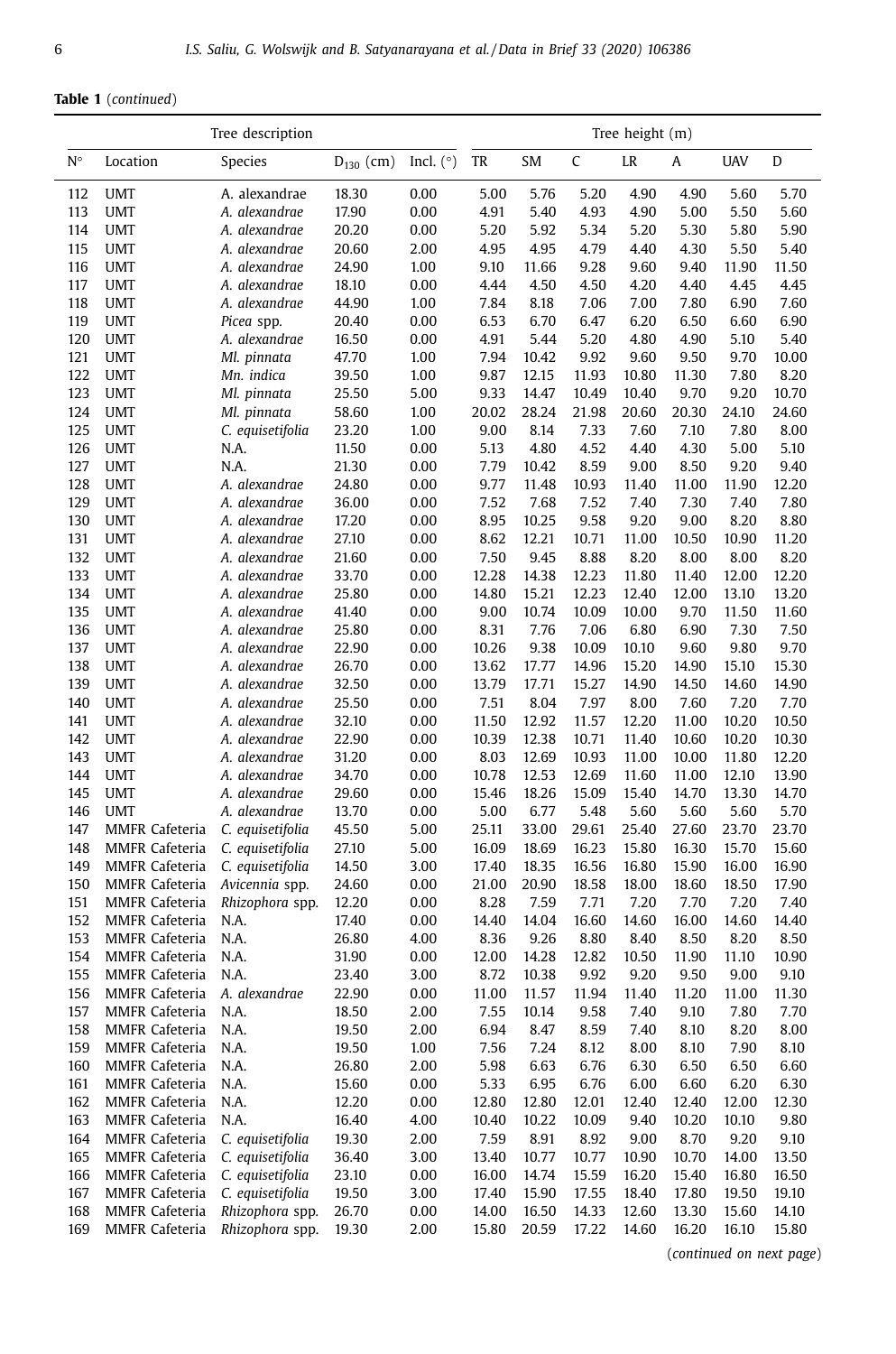**Table 1** (*continued*)

| Tree description |                       |                 |                |             | Tree height (m) |           |       |       |       |            |       |
|------------------|-----------------------|-----------------|----------------|-------------|-----------------|-----------|-------|-------|-------|------------|-------|
| $N^{\circ}$      | Location              | Species         | $D_{130}$ (cm) | Incl. $(°)$ | TR              | <b>SM</b> | C     | LR    | A     | <b>UAV</b> | D     |
| 170              | <b>MMFR</b> Cafeteria | Rhizophora spp. | 37.60          | 5.00        | 13.80           | 15.98     | 14.03 | 12.80 | 14.10 | 13.50      | 13.00 |
| 171              | <b>MMFR</b> Cafeteria | N.A.            | 26.30          | 2.00        | 11.40           | 11.60     | 10.93 | 10.00 | 11.00 | 11.50      | 11.20 |
| 172              | <b>MMFR</b> Cafeteria | N.A.            | 19.10          | 2.00        | 9.80            | 11.96     | 10.49 | 10.80 | 10.60 | 11.20      | 11.10 |
| 173              | <b>MMFR</b> Cafeteria | N.A.            | 21.50          | 1.00        | 10.40           | 15.40     | 14.33 | 13.80 | 14.10 | 13.10      | 13.60 |
| 174              | MMFR 19A              | Rhizophora spp. | 21.70          | 0.00        | N.A.            | 18.25     | 25.04 | 22.20 | 21.90 | 21.90      | N.A.  |
| 175              | MMFR 19A              | Rhizophora spp. | 21.80          | 0.00        | N.A.            | 17.63     | 24.21 | 22.40 | 22.00 | 22.00      | N.A.  |
| 176              | MMFR 19A              | Rhizophora spp. | 17.00          | 0.00        | N.A.            | 18.31     | 24.61 | 22.40 | 22.80 | 22.20      | N.A.  |
| 177              | MMFR 19A              | Rhizophora spp. | 25.80          | 1.00        | N.A.            | 19.44     | 24.61 | 22.20 | 21.90 | 21.80      | N.A.  |
| 178              | MMFR 19A              | Rhizophora spp. | 16.70          | 0.00        | N.A.            | 17.13     | 21.25 | 19.40 | 19.80 | 20.40      | N.A.  |
| 179              | MMFR 19A              | Rhizophora spp. | 16.10          | 0.00        | N.A.            | 17.04     | 19.16 | 18.40 | 17.00 | 18.20      | N.A.  |
| 180              | MMFR 19A              | Rhizophora spp. | 14.80          | 0.00        | N.A.            | 14.57     | 17.51 | 18.00 | 17.50 | 17.30      | N.A.  |
| 181              | MMFR 19A              | Rhizophora spp. | 16.50          | 0.00        | N.A.            | 15.77     | 15.35 | 17.00 | 16.50 | 17.20      | N.A.  |
| 182              | MMFR 19A              | Rhizophora spp. | 15.40          | 0.00        | N.A.            | 12.80     | 17.89 | 15.40 | 16.70 | 16.00      | N.A.  |
| 183              | MMFR 19A              | Rhizophora spp. | 17.50          | 0.00        | N.A.            | 8.90      | 9.74  | 9.20  | 8.90  | 9.80       | N.A.  |
| 184              | MMFR 19A              | Rhizophora spp. | 13.50          | 0.00        | N.A.            | 18.10     | 23.02 | 18.80 | 21.40 | 19.30      | N.A.  |
| 185              | MMFR 19A              | Rhizophora spp. | 16.70          | 0.00        | N.A.            | 16.96     | 15.09 | 16.40 | 14.80 | N.A.       | N.A.  |
| 186              | MMFR 19A              | Rhizophora spp. | 17.40          | 0.00        | N.A.            | 15.14     | 16.67 | 16.80 | 16.30 | 16.40      | N.A.  |
| 187              | MMFR 19A              | Rhizophora spp. | 25.50          | N.A.        | N.A.            | 12.37     | 14.59 | 16.00 | 14.60 | 14.40      | N.A.  |
| 188              | MMFR 19A              | Rhizophora spp. | 25.00          | N.A.        | N.A.            | 17.60     | 22.68 | 20.40 | 22.10 | N.A.       | N.A.  |
| 189              | MMFR 19A              | Rhizophora spp. | 22.30          | N.A.        | N.A.            | 13.23     | 19.93 | 17.60 | 14.50 | N.A.       | N.A.  |
| 190              | MMFR 19A              | Rhizophora spp. | 16.10          | N.A.        | N.A.            | 17.55     | 19.93 | 21.00 | 18.90 | 19.00      | N.A.  |
| 191              | MMFR 19A              | Rhizophora spp. | 24.10          | N.A.        | N.A.            | 23.65     | 29.09 | 28.60 | 26.00 | 27.25      | N.A.  |
| 192              | MMFR 19A              | Rhizophora spp. | 30.50          | N.A.        | N.A.            | 23.21     | 27.68 | 24.80 | 25.00 | 26.67      | N.A.  |
| 193              | MMFR 19A              | Rhizophora spp. | 27.00          | N.A.        | N.A.            | 23.66     | 28.14 | 27.00 | 25.90 | 29.08      | N.A.  |
| 194              | MMFR 19A              | Rhizophora spp. | 25.00          | N.A.        | N.A.            | 11.97     | 15.16 | 14.30 | 13.80 | 14.20      | N.A.  |
| 195              | MMFR 19A              | Rhizophora spp. | 23.60          | N.A.        | N.A.            | 15.00     | 17.94 | 17.94 | 16.54 | 15.90      | N.A.  |
| 196              | MMFR 19A              | Rhizophora spp. | 24.60          | N.A.        | N.A.            | 10.68     | 14.35 | 13.05 | 13.25 | 12.20      | N.A.  |
| 197              | MMFR 19A              | Rhizophora spp. | 26.70          | N.A.        | N.A.            | 16.74     | 22.45 | 22.10 | 21.20 | 21.00      | N.A.  |
| 198              | MMFR 19A              | Rhizophora spp. | 21.80          | N.A.        | N.A.            | 23.45     | 28.30 | 28.13 | 26.93 | 27.20      | N.A.  |
| 199              | MMFR 19A              | Rhizophora spp. | 25.90          | N.A.        | N.A.            | 26.74     | 29.45 | 30.37 | 28.27 | 27.40      | N.A.  |
| 200              | MMFR 19A              | Rhizophora spp. | 18.70          | N.A.        | N.A.            | 24.39     | 29.84 | 28.90 | 28.30 | 25.10      | N.A.  |

out with the tree and the observer standing on the same ground level [\(Fig.](#page-7-0) 1C). The height of the tree was estimated by tangent method as shown below  $(Eq, 2)$  -

 $Total tree height H = H1 + H2$  (2)

 $H1 = d \times \tan(\alpha)$ 

where, *H* is the total tree height, *d* is the distance between observer and tree (baseline distance),  $\alpha$  is the angle correspond to treetop and *H2* is the distance from ground to the observer's eye.

The laser rangefinder possesses clinometer and rangefinder which allows both distance and height measurements. For height, the observer stood at a position from where the treetop and the base were clearly seen. The distance of the observer from the tree was either at 15, 20, 30 or 40 m. The mode of the device was set to "Hgt - Hgt2" which denotes the vertical separation between two points Hgt (treetop) and Hgt2 (tree base). The device was shot to the top and base of the tree [\(Fig.](#page-7-0) 1D) and the height of the tree was automatically computed and available to read from internal/external display of the device.

The altimeter measures tree heights by obtaining the elevation angle between the observer and the measured points on the tree using trigonometric principles. The observer stood at a known distance from the tree with a choice of 15, 20, 30 or 40 m. Each distance corresponds to a given scale on the device. The observer chose a distance at which the treetop and the base were clearly visible. The device has two white buttons (upper and lower) to control the movement of two needles on the measuring scale. The upper button was pressed when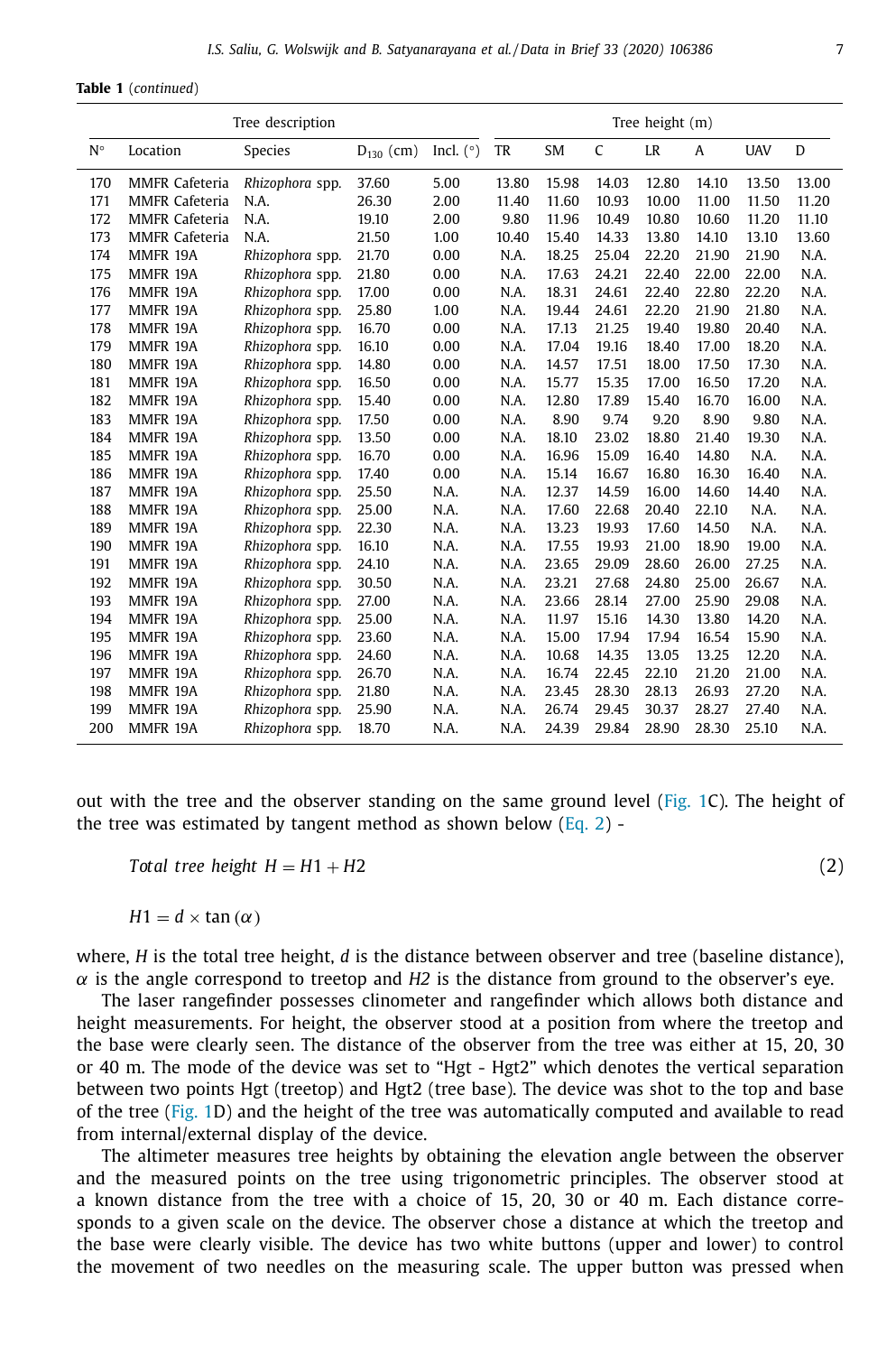<span id="page-7-0"></span>

**Fig. 1.** Description of different tree height measurement methods used. A) thumb rule method (Distance AB = Height of the tree). B) Stick method. C) Clinometer, the internal view of the device is shown with the degree and the percentage scales. D) Laser rangefinder. An observer shooting device to two points; Hgt and Hgt2. Internal and external displays showing results from measurement between two points (adopted from https://www.nhbs.com/ [nikon-forestry-pro-laser-rangefinder\).](https://www.nhbs.com/nikon-forestry-pro-laser-rangefinder) E) BL 60 Altimeter. F) UAV and Leica distometer and monitor display of the UAV camera at the canopy layer of the tree; the red circle indicates the tip area of the tree. When the tip is visible on the display monitor, the Leica distometer is shot to the drone its distance to the drone is measured as H1. The distometer is also used to measure the height above the ground level (H2). Height of tree = H1 + H2 (Adopted from Saliu *et al*., 2020  $[1]$ ).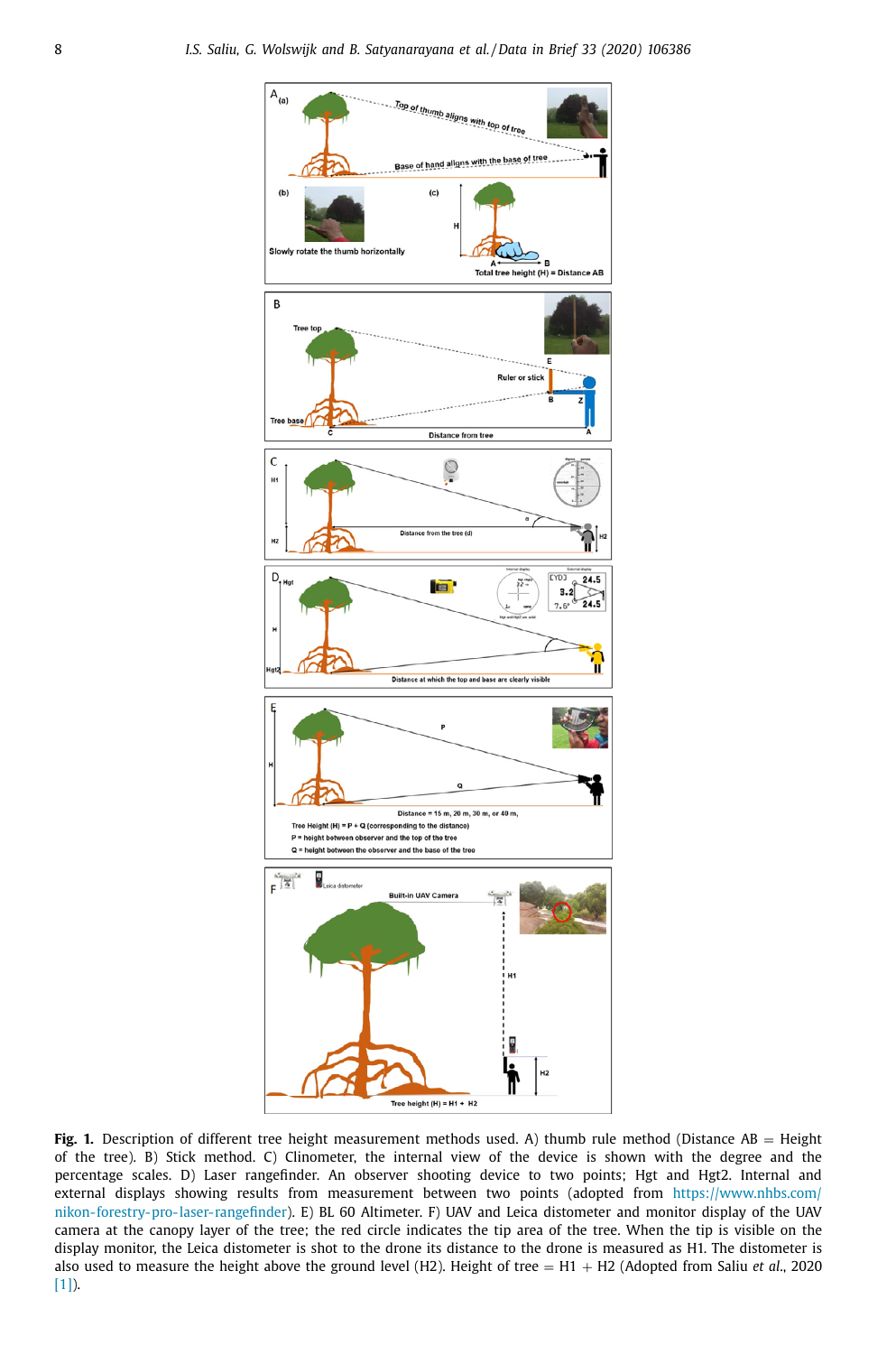the device was shot at the treetop while the lower button was pressed when shot at the base of the tree. Holding these white buttons releases the corresponding needles and releasing the buttons fixes the needles. The height between the observer and the treetop/tree base can be read directly on the scale. The height measurement was done with the observer standing at the same ground level as the tree [\(Fig.](#page-7-0) 1E).

Each tree height measurement was made from a specific distance, either from 15 m, 20 m, 30 m or 40 m depending on the visibility of treetop and base, for the clinometer, laser rangefinder and altimeter. However, for thumb rule and stick method, the distance of observation went farther than 40 m (in the case of compartment 19A at the MMFR).

We flew the UAV from the base of a tree to the tip of the canopy vertically and recorded the altitude of above ground or sea level  $[2]$  displayed on-screen of a video tracking device (mobile phone: Huawei Nova 2 lite). The tree height was measured by pinpointing the UAV when it reached the top of the tree, visible from the UAV camera. This height was further confirmed by pointing a distometer to the base of the UAV [\(Fig.](#page-7-0) 1F). Saliu *et al.* (2020) discussed the implications of camera position, camera angle, tip recognition, wind and distometer accuracy on error in this approach.

Tree diameter at 130 cm ( $D_{130}$  *sensu* Brokaw & Thompson [\[3\]\)](#page-9-0) above the ground or along the stem was measured for all trees using a diameter tape  $[4]$ . The angle of inclination was used as a proxy to measure the leaning nature of trees. This was done by placing a steel protractor at the base of the tree, and the angle at which the tree deviates from straightness ( $90^\circ$ ) was considered.

#### **CRediT Author Statement**

**Ibrahim Sunkanmi Saliu:** Methodology, Data curation, Resources, Validation, Investigation, Funding acquisition, Visualization, Writing review & editing. **Giovanna Wolswijk:** Validation, Investigation, Visualization, Writing original draft, Writing review & editing. **Behara Satyanarayana:** Conceptualization, Methodology, Resources, Validation, Investigation, Supervision, Project administration, Funding acquisition, Writing review & editing. **Muhammad Amir Bin Fisol:** Investigation, Data curation, Writing review & editing. **Charles Decannière:** Validation, Supervision, Writing review & editing. **Richard Lucas:** Conceptualization, Methodology, Validation, Supervision, Project administration, Writing review & editing. **Viviana Otero:** Validation, Supervision, Project administration, Writing review & editing. **Farid Dahdouh-Guebas:** Conceptualization, Methodology, Resources, Validation, Investigation, Supervision, Project administration, Funding acquisition, Visualization, Writing review & editing

#### **Declaration of Competing Interest**

The authors declare that they have no known competing financial interests or personal relationships which have, or could be perceived to have, influenced the work reported in this article.

#### **Acknowledgments**

This study was funded by the Erasmus Mundus Master Course in Tropical Biodiversity and Ecosystems (TROPIMUNDO) and approved by the Ethical Biosecurity Committee of the UMT. F.D.G., S.B. and R.L. acknowledge the financial support of the Belgian Science Policy Office (BELSPO)-funded MAMAFOREST Project (SR/00/323). We appreciate the Perak State Forestry Department for their kind permission to conduct this research at MMFR. Great appreciation to the Institute of Oceanography and Environment (INOS) for the personnel provided, and to the members of the research units Systems Ecology and Resource Management Laboratory (SERM-ULB) and Ecology & Biodiversity (APNA-VUB) for critical discussions and assessment.